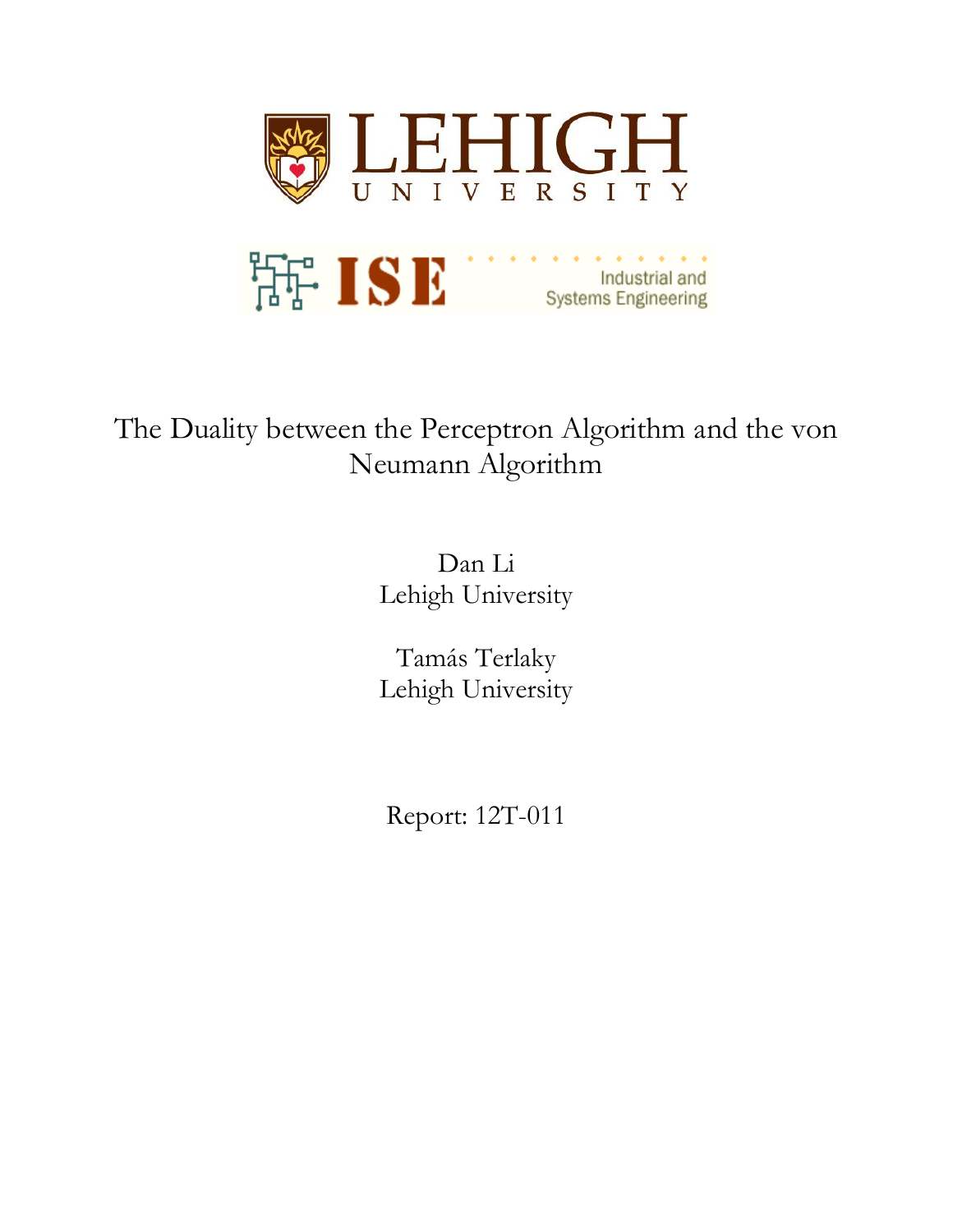# The Duality between the Perceptron Algorithm and the von Neumann Algorithm

Dan Li<sup>∗</sup> and Tamás Terlaky<sup>†</sup>

November 1, 2012

Abstract The perceptron and the von Neumann algorithms were developed to solve Linear Feasibility Problems. In this paper, we investigate and reveal the duality relationship between these two algorithms. The specific forms of Linear Feasibility Problems solved by the perceptron and the von Neumann algorithms are a pair of alternative systems by the Farkas Lemma. A solution of one problem serves as an infeasibility certificate of its alternative system. Further, we adapt an Approximate Farkas Lemma to interpret the meaning of an approximate solution from its alternative perspective. The Approximate Farkas Lemma also enables us to derive bounds for the distance to feasibility or infeasibility from approximate solutions of the alternative systems. Based on these observations, we interpret variants of the perceptron algorithm as variants of the von Neumann algorithm, and vice-versa; as well as transit the complexity results from one family to the other.

**Keywords** Linear feasibility problem  $\cdot$  Perceptron algorithm  $\cdot$  von Neumann algorithm  $\cdot$  Duality  $\cdot$  Approximate Farkas Lemma

Mathematics Subject Classification 49N15 · 90C05 · 90C60 · 68Q25

# 1 Introduction

Linear Optimization (LO) is the problem of minimizing or maximizing a linear objective function subject to a system of linear inequalities and equations. The Linear Feasibility Problem (LFP) is to find a feasible solution to a linear inequality system. Considering an LO problem with zero as its objective function, then every feasible solution is optimal. From this point of view, the LFP is a special case of LO. On the other hand, it is well known [2, 16] that by the LO duality theorem, any LO problem can be transformed to an equivalent LFP. LFPs can be written in various forms. In this paper, we consider two of them. The first one is

$$
A^T y > 0,\t\t(1)
$$

where matrix  $A \in \mathbb{R}^{m \times n}$  with its column vectors  $a_1, a_2, \ldots, a_n \in \mathbb{R}^m$  and  $y \in \mathbb{R}^m$ . We assume that  $\|a_i\|_2 = 1$  for all  $i = 1, 2, \ldots, n$ . This assumption is not changing the status of feasibility of problem (1). The second form we consider is

$$
Ax = 0, \quad e^T x = 1, \quad x \ge 0,
$$
\n(2)

where  $x \in \mathbb{R}^n$ ,  $e \in \mathbb{R}^n$  is the vector of all one. Without loss of generality [1], we can assume that matrix A has the same properties as in problem (1). Observe that problem (2) is a standard form of the LFP with a convexity constraint [7]. Let  $\text{conv}(A)$  represent the convex hull of the points  $a_i$ . If the origin  $0 \in \text{conv}(A)$ , then problem (2) is feasible and can be considered as a weighted center problem [7], i.e., the problem of assigning nonnegative weights  $x_i$  to the points  $a_i$  so that their weighted center of gravity is the origin 0.

Several algorithms are proposed for solving LFPs [2, 16, 17], such as simplex methods [2, 17], ellipsoid [12, 13] and interior point [16] methods, and variants of the perceptron [3, 4, 18] and the von Neumann [5, 7] algorithms. All of these algorithms aim to find a feasible solution to an LO, or equivalently to a LFP. They either deliver a feasible solution, or provide an evidence of infeasibility. Ellipsoid and interior

<sup>∗</sup>Dept. of Industrial and Systems Engineering, Lehigh University, Bethlehem, PA, USA. E-mail: dal207@lehigh.edu

<sup>†</sup>Dept. of Industrial and Systems Engineering, Lehigh University, Bethlehem, PA, USA. E-mail: terlaky@lehigh.edu Research supported by a Start-up package of Lehigh University, bethlehem, PA.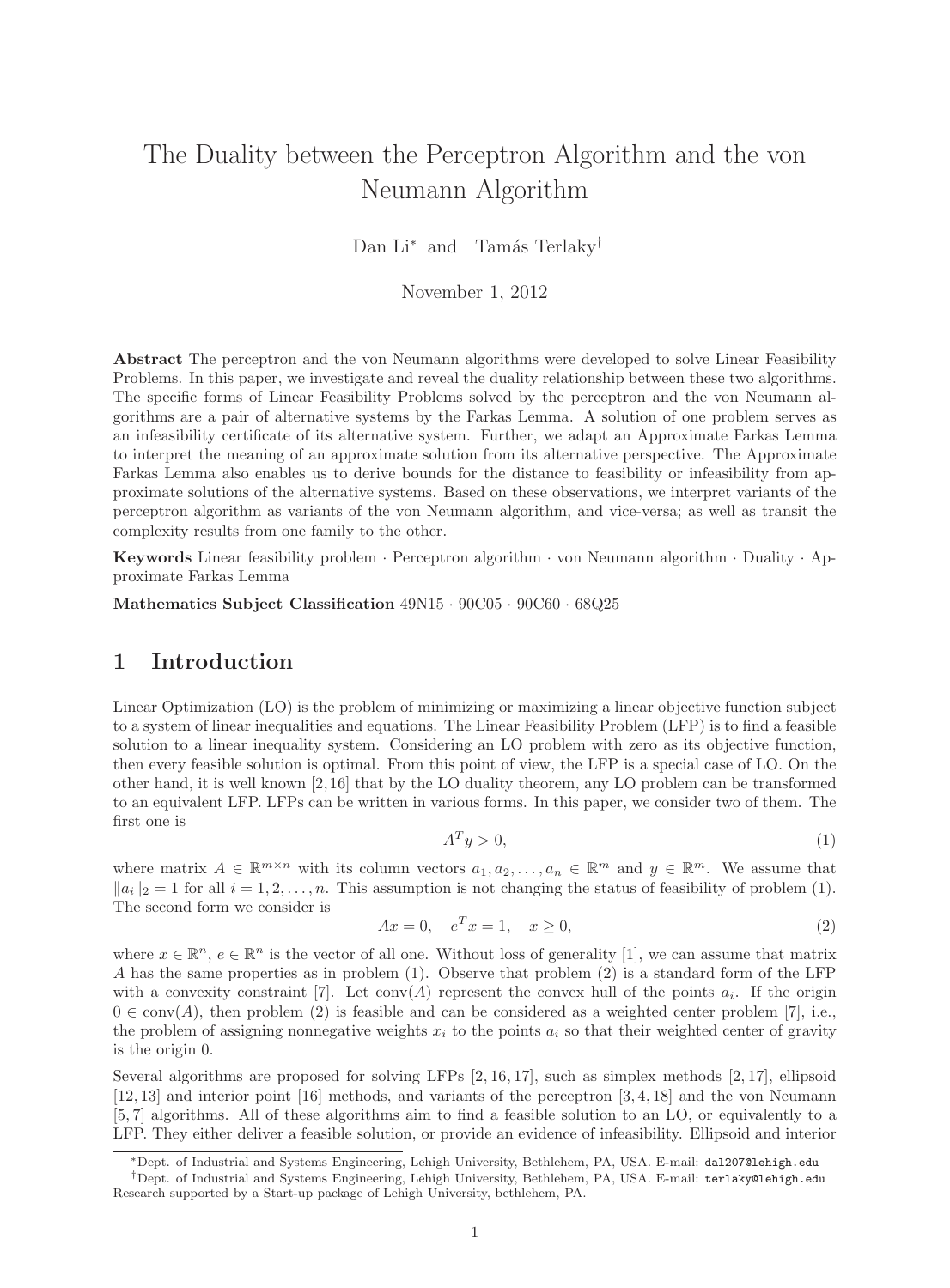point methods are polynomial time algorithms while the perceptron and the von Neumann algorithms are not polynomial time [2, 12, 16, 17].

In this paper, we focus on the perceptron algorithm and the von Neumann algorithms. These two algorithms solve LFPs in the forms of (1) and (2), respectively. Therefore, we also call problem (1) the perceptron problem and problem (2) the von Neumann problem. By the Farkas Lemma, problems (1) and (2) are alternative systems to each other; and consequently, the perceptron and the von Neumann algorithms can be interpreted in a close duality relationship. This duality relationship allows us to transit one algorithm as a variant of the other, as well as we can transit their complexity results. For instance, the perceptron algorithm could be applied to an infeasible instance of problem (2), because its Farkas alternative system is a feasible LFP in the form of (1). The discovery of this duality not only provides a profound insight into both of the algorithms, but also results in new variants of the algorithms. In particular, the duality relationship of the two algorithms can be used to detect unexpected infeasibility caused by data error.

There is one major difference between these two algorithms. When problem (1) is feasible, the perceptron algorithm obtains an exact feasible solution – which satisfies all the constraints – with finite number of iterations. However, the von Neumann algorithm is a infinite algorithm. In finite number of iterations, the solution returned is approximately feasible – the solution does not necessary strctly satisfy the equality constraint  $Ax = 0$ . In order to identify an exact solution to problem (2), Dantzig [6] proposed a "bracketing" procedure: apply the von Neumann algorithm  $m+1$  times to finding approximate solutions to  $m+1$  perturbations of problem (2) and then combine these approximate solutions to get an exact solution to the original unperturbed problem. However in practice, this method cannot detect infeasibility, and it fails if problem  $(2)$  is close to the boundary of feasibility and infeasibility  $[6]$ .

When we obtain an approximate solution without any knowledge of the feasibility status of the problem, we would like to explore the meaning of this approximate solution from the dual side and provide some quantified information about the feasibility of the dual problem. Todd and Ye [21] derived Approximate Farkas Lemmas from the gauge duality results of Freund [10], that are extensions of the Farkas Lemma [2,16,17]. We adapt an Approximate Farkas Lemma to problems (1) and (2), The Lemma serves as a basis of obtaining more meaningful information for the output of the algorithms. An  $\epsilon$ -solution of problem (2) implies that the distance of the corresponding problem (1) to infeasibility is no more than  $\epsilon$ .

This paper is structured as follows. In Section 2, we review the perceptron and von Neumann algorithms, and their complexity results. Then we analyze the duality relationship between these two algorithms and discuss the use of Approximate Farkas Lemma in Section 3. In Section 4 and 5, we interpret variants of the perceptron algorithm as variants of the von Neumann algorithm and the other way around. The complexity results are also transferred from one family to the other. Finally, in Section 6 we state our conclusions and suggest avenues for future work.

# 2 Preliminaries

For convenience, we first introduce the following notations.

*The vector*  $x(y)$  – Let  $\Delta_n$  be the unit simplex, i.e.,  $\Delta_n = \{x : x \ge 0, ||x||_1 = 1\}$ . For  $y \in \mathbb{R}^m$ , define  $x(y) = \arg\min_{x} \{y^T A x \mid x \in \Delta_n\}.$  Thus, we have  $Ax(y) = a_s$ , or equivalently  $x(y) = e_s$  if and only if  $a_s^T y = \min \{a_i^T y | i = 1, \dots, n\}.$  Observe that  $a_s$  and so  $x(y)$  are not necessarily unique.

*The quantity*  $\rho - A$  common feature of the perceptron and the von Neumann algorithms is that their iteration complexity depends on a quantity  $\rho$  [3, 9], that quantifies how far the given instance is from the boundary of infeasibility and feasibility. Given an LFP, we define the quantity  $\rho$  in general terms as follows.

Definition 1. *Given an LFP, if the problem is feasible,* ρ *is defined as the radius of the largest inscribed ball contained in the feasible region. Otherwise,* ρ *measures the distance to feasibility.*

If the problem is feasible (infeasible), the quantity  $\rho$  indicates how far the constraints can be shifted or rotated so that the problem becomes infeasible (feasible). The larger  $\rho$  is, the harder to turn a feasible (infeasible) problem to infeasible(feasible). Therefore,  $\rho$  can be seen as a measurement of the robustness of feasibility or infeasibility. For different algorithms and problem forms,  $\rho$  has slightly different definitions. We will discuss them in details in Section 3.2. In order to distinguish  $\rho$  in the different algorithms, we use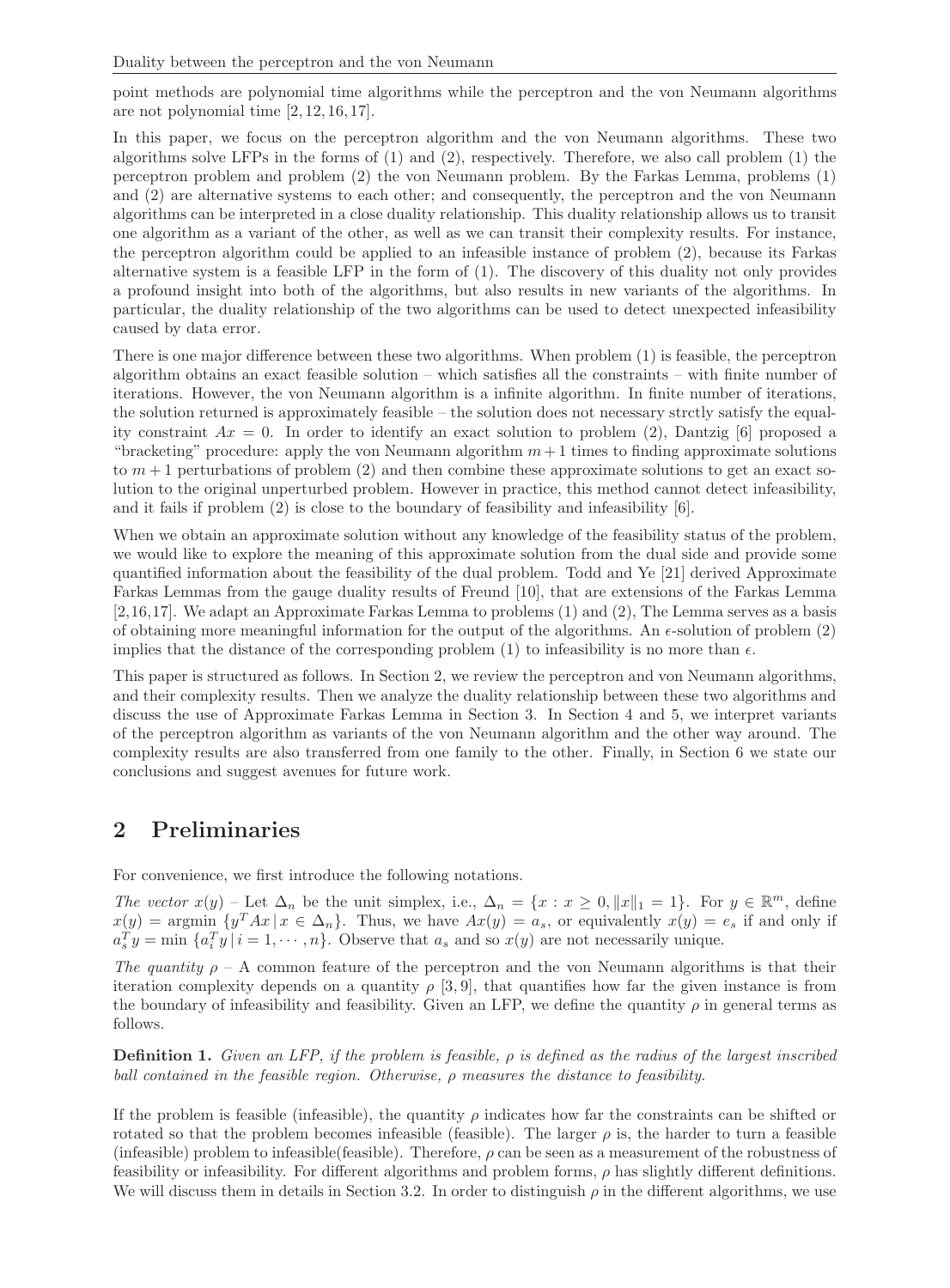$\rho_p(A)$  to represent  $\rho$  in the perceptron algorithm and  $\rho_v(A)$  for the von Neumann algorithm. In Section 2.1 and 2.2, we discuss that the quantity  $\rho$  plays an essential role in the theoretical complexity of the perceptron and von Neumann algorithms.

# 2.1 The Perceptron Algorithm

The Classical Perceptron Algorithm, used in machine learning [18], is designed to solve data classification problems: Given a set of points with each point labeled as either positive or negative. The problem is to find a separating hyperplane, which separates all positive points from the negative ones. By some transformations [3,18] those problems lead to LFPs in the form of (1). The Classical Perceptron Algorithm assumes that problem (1) is strictly feasible, it starts from the origin, and calls the classical perceptron update at each iteration. The classical perceptron update finds a violated constraint and move the current iterate  $y$  by one unit perpendicularly towards the violated constraint. The algorithm is described as follows.

### Algorithm 1. The Classical Perceptron Algorithm

**Initialization** Let  $y^0$  be the all-zero vector.  $k = 0$ .

While True Do

Let  $a_s = Ax(y^k)$ . If  $a_s^T y^k > 0$ , STOP and return  $y^k$ .

Else

$$
y^{k+1} = y^k + a_s,
$$
  

$$
k = k+1.
$$

### End While

The perceptron algorithm has the following complexity result.

Theorem 2.1. *[15] Assume that the LFP (1) is strictly feasible. Then in at most*

$$
\left\lceil \frac{1}{\rho_p(A)^2} \right\rceil
$$

*iterations, the Perceptron Algorithm terminates with a feasible solution.*

## 2.2 The von Neumann Algorithm

The von Neumann algorithm, published by Dantzig [5, 7] in 1991, solves LFPs in the form of (2). Before presenting the von Neumann algorithm, we need to define what an  $\epsilon$ -*approximate solution* (or  $\epsilon$ -solution for short reference) of problem (2) is.

**Definition 2.** *An*  $x \in \Delta_n$  *is called an*  $\epsilon$ *-solution of problem (2) if*  $||Ax|| \leq \epsilon$ *.* 

Algorithm 2. The von Neumann Algorithm

### Initialization

Choose any  $x \in \Delta_n$ .

Let  $b^0 = Ax^0$  and  $k = 0$ .

While  $||b^k|| \geq \epsilon$  Do

- 1. Find  $a_s$  which makes the largest angle with the vector  $b^k$ , i.e.,  $a_s = Ax(b^k)$ . Let  $\nu_k = a_s^T b^k$ .
- 2. If  $\nu_k > 0$ , STOP, problem (2) is infeasible.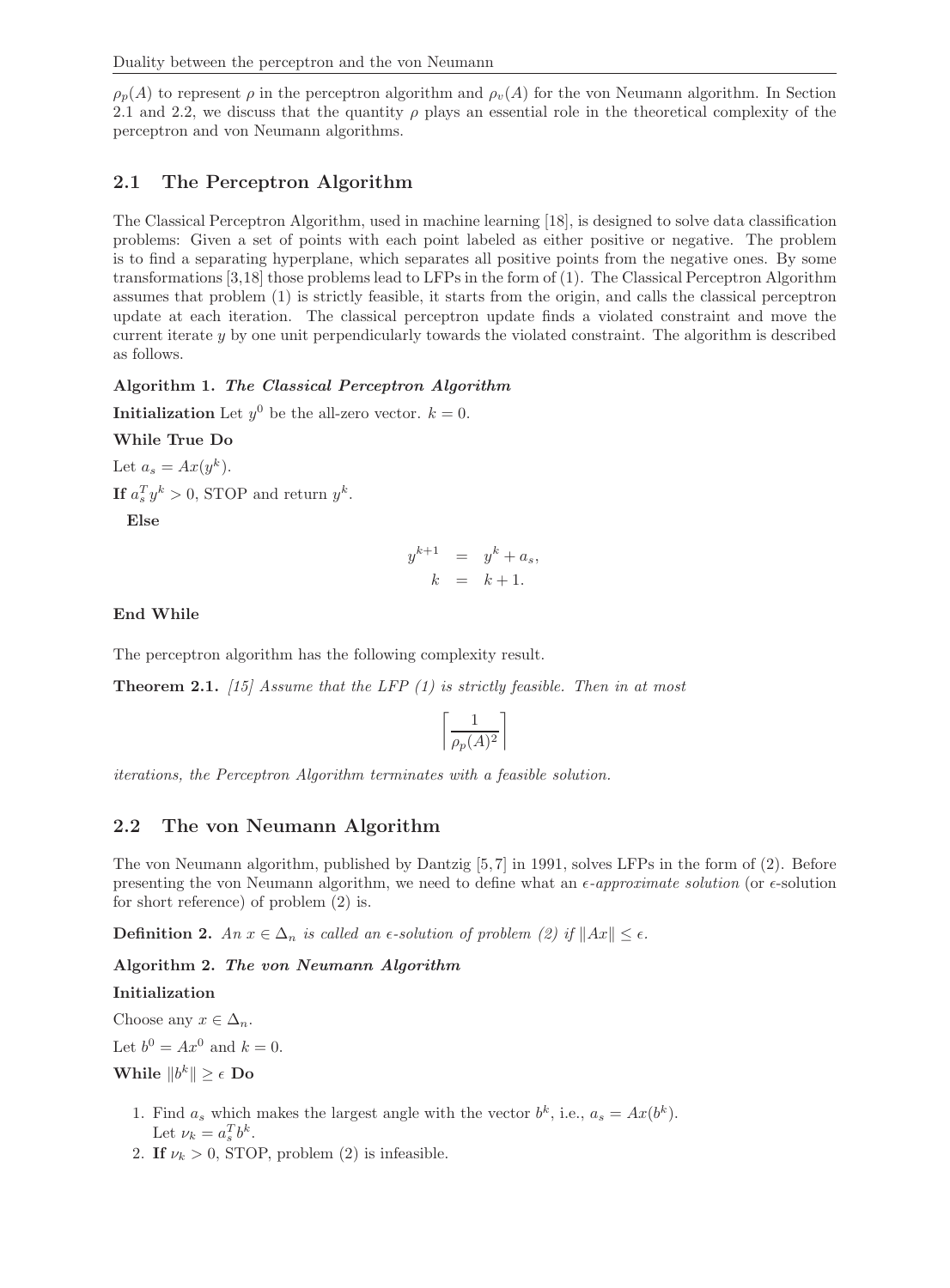3. Let  $e_s$  be the unit vector corresponding to index s. Let

$$
\lambda = \frac{1 - \nu_k}{\|b^k\|^2 - 2\nu_k + 1},
$$
  
\n
$$
x^{k+1} = \lambda x^k + (1 - \lambda)e_s,
$$
  
\n
$$
b^{k+1} = Ax^{k+1},
$$
  
\n
$$
k = k + 1.
$$

#### End While

In Algorithm 2, the vector b is also called the residual at the current iterate. Dantzig assumed that problem (2) is feasible and derived an upper bound for the computational complexity [7] as follows.

**Theorem 2.2.** [7] Let  $\epsilon > 0$  and assume that problem (2) is feasible. Then the von Neumann Algorithm *provides an*  $\epsilon$ -*solution for problem (2) in at most* 

$$
\left\lceil \frac{1}{\epsilon^2} \right\rceil
$$

*iterations.*

Epelman and Freund [9] gave a different complexity analysis, and showed that when problem (2) is strictly feasible or strictly infeasible, then the iteration complexity of the von Neumann algorithm is linear in  $\log(1/\epsilon)$  and  $1/\rho_v(A)^2$ .

**Theorem 2.3.** *[9] Suppose that*  $\rho_n(A) > 0$  *and let*  $\epsilon > 0$ *.* 

*1) If problem (2) is strictly feasible, then in at most*

$$
\left\lceil \frac{2}{\rho_v(A)^2} \ln \frac{1}{\epsilon} \right\rceil
$$

*iterations, the von Neumann algorithm obtains an*  $\epsilon$ *-solution of problem (2).* 

*2) If problem (2) is strictly infeasible, then in at most*

$$
\left\lfloor \frac{1}{\rho_v(A)^2} \right\rfloor
$$

*iterations a certificate of infeasibility is given by the von Neumann algorithm.*

When problem (2) is feasible, both the complexity bounds proved by Dantzig (Theorem 2.2) and Epelman and Freund (Theorem 2.3) are for obtaining an  $\epsilon$ -approximate solution. Neither of them is dominant. When  $\rho_{\nu}(A)$  is large, the complexity bound proved by Epelman and Freund is better. Otherwise, the one by Dantzig is better.

Theoretically the von Neumann Algorithm does not provide an exact solution, it only converges to a solution. Dantizig [6] proposed a "bracketing" procedure to identify an exact solution in finite number of iterations. By applying the von Neumann Algorithm to  $m + 1$  perturbed problems,  $m + 1$  approximate solutions are generated. A weighted sum of these approximate solutions yields an exact solution to the original unperturbed problem. This requires the solution of an  $(m+1)\times(m+1)$  system of linear equations. This procedure has the following complexity.

Theorem 2.4. *[6] Suppose that problem (2) is strictly feasible. By applying the Dantzig's "bracketing" procedure, an exact feasible solution is found in*

$$
\frac{4(m+1)^3}{\rho_v(A)^2}
$$

*iterations.*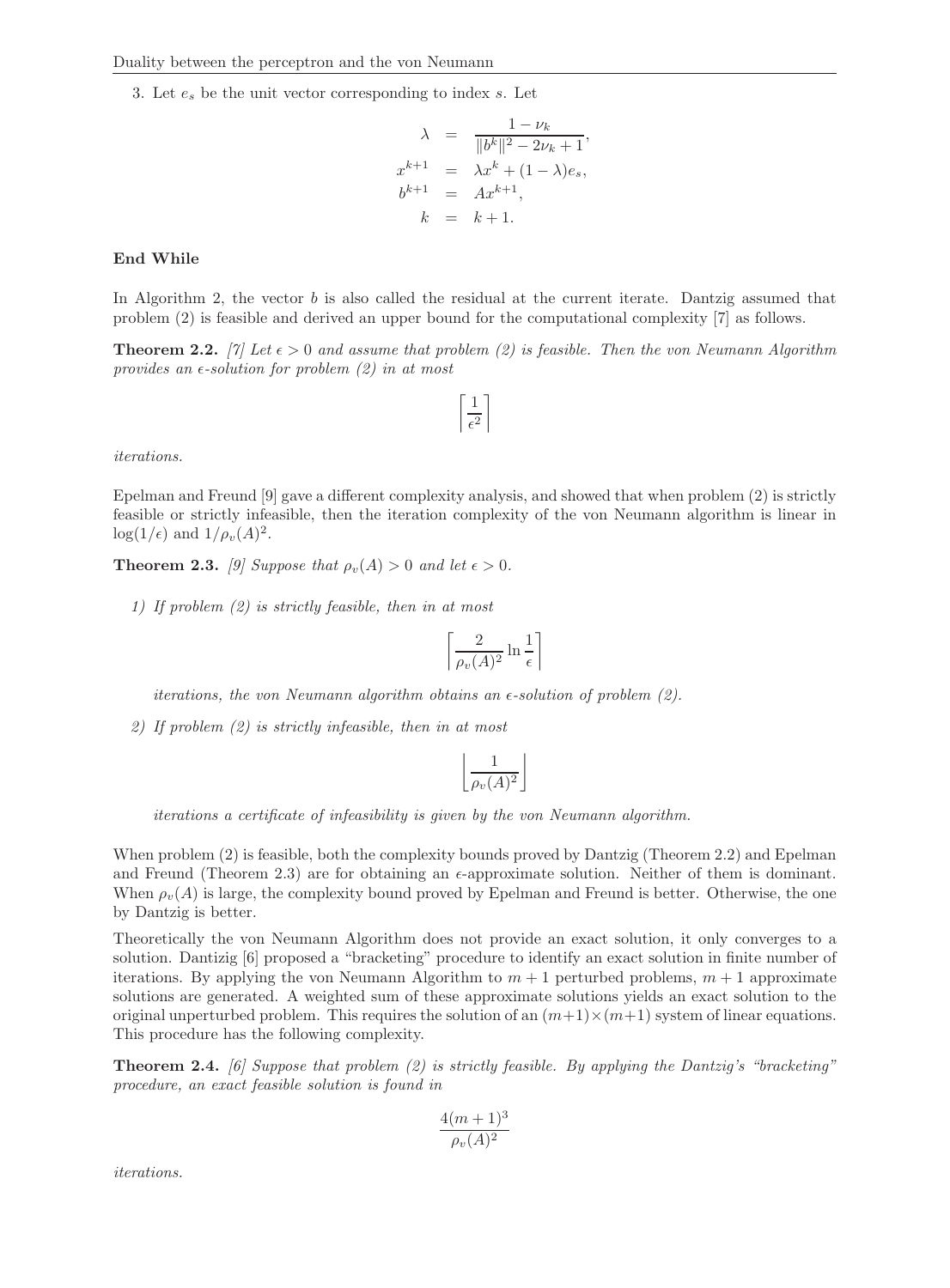# 3 Duality

In this section, we first employ the Farkas Lemma to analyze the duality relationship between problem (1) and problem (2). This observation provides the foundation for the duality between the perceptron and the von Neumann algorithms. Then we extend the definition of the quantity  $\rho$  to infeasible problems and give  $\rho$  meaningful explanations for different problems. At last, we propose to utilize an Approximate Farkas Lemma to interpret an approximate solution from its dual perspective.

### 3.1 Alternative Systems

Recall that  $conv(A)$  represents the convex hull of the points  $a_i$ . Assume that problem (1) is feasible and y is a feasible solution. In this case, the hyperplane with normal vector y separates conv(A) from the origin, what implies that problem (2) is infeasible. Conversely, if problem (2) is infeasible, then there exists at least one separating hyperplane that can separate  $conv(A)$  from the origin. In other words, there exists a vector y such that  $A^T y > 0$ , which means problem (1) is feasible. Therefore, problem (1) and problem (2) are a pair of alternative systems. This conclusion can also be verified by the Farkas Lemma [2, 16, 17]. According to the Farkas Lemma, the alternative system of problem (2) is

$$
A^T y + e \eta \geq 0
$$
  
\n
$$
\eta \leq 0.
$$
\n(3)

Problem (3) can equivalently be written as  $A<sup>T</sup> y > 0$ , which is the form of problem (1). Thus, problems (1) and (2) are alternative systems to each other, i.e., exactly one of them is solvable. Since the perceptron and the von Neumann algorithms solve problems (1) and (2) respectively, the duality relationship between these two problems leads to a duality between the two algorithms.

### 3.2 The Quantity  $\rho$

Section 2 gives a general definition of the quantity  $\rho$ . In this section, we discuss its special forms for the different problem forms in the different algorithms. The Classical Perceptron Algorithm shown in Section 2.1 assumes that problem (1) is strictly feasible. Thus,  $\rho$  is only defined for feasible problems in [8]. In order to make the discussions about the duality complete, we extend the definition of  $\rho$  to infeasible cases.

Definition 3. *Consider the LFP (1).*

*1. If problem (1) is feasible [8], then the quantity*  $\rho_p(A)$  *is the radius of the largest inscribed ball that fits in the feasible region, and the center of the ball is on the unit sphere. It is calculated by*

$$
\rho_p(A) = \max_{\|y\|=1} \min_i \{a_i^T y\}.
$$
\n(4)

2. If problem (1) is infeasible, then  $\rho_p(A)$  is the distance to feasibility, i.e.,

$$
\rho_p(A) = \min_{\|y\|=1} \max_i \{-a_i^T y\}.
$$
\n(5)

Note that when problem (1) is feasible,  $\rho_p(A) > 0$  if and only if it is strictly feasible. On the other hand, the specific  $\rho$  for problem (2) in the von Neumann algorithm is defined as follows.

**Definition 4.** *[9] The quantity*  $\rho$  *is the distance from the origin to the boundary*  $\partial$ (conv(A)) *of the feasible set* conv(A)*, i.e.,*

$$
\rho_v(A) = \inf \{ ||h|| : h \in \partial(\text{conv}(A)) \}.
$$
\n(6)

Definition 4 also defines quantity  $\rho_v(A)$  with two different meanings depending on the feasibility or infeasibility of problem (2).

1. If problem (2) is feasible, then  $\rho_v(A)$  is the radius of the largest inscribed ball in conv(A) centered at the origin. It can be calculated [14] by

$$
\rho_v(A) = \min_{\|y\|=1} \max_i \, \{-a_i^T y\}.
$$
\n(7)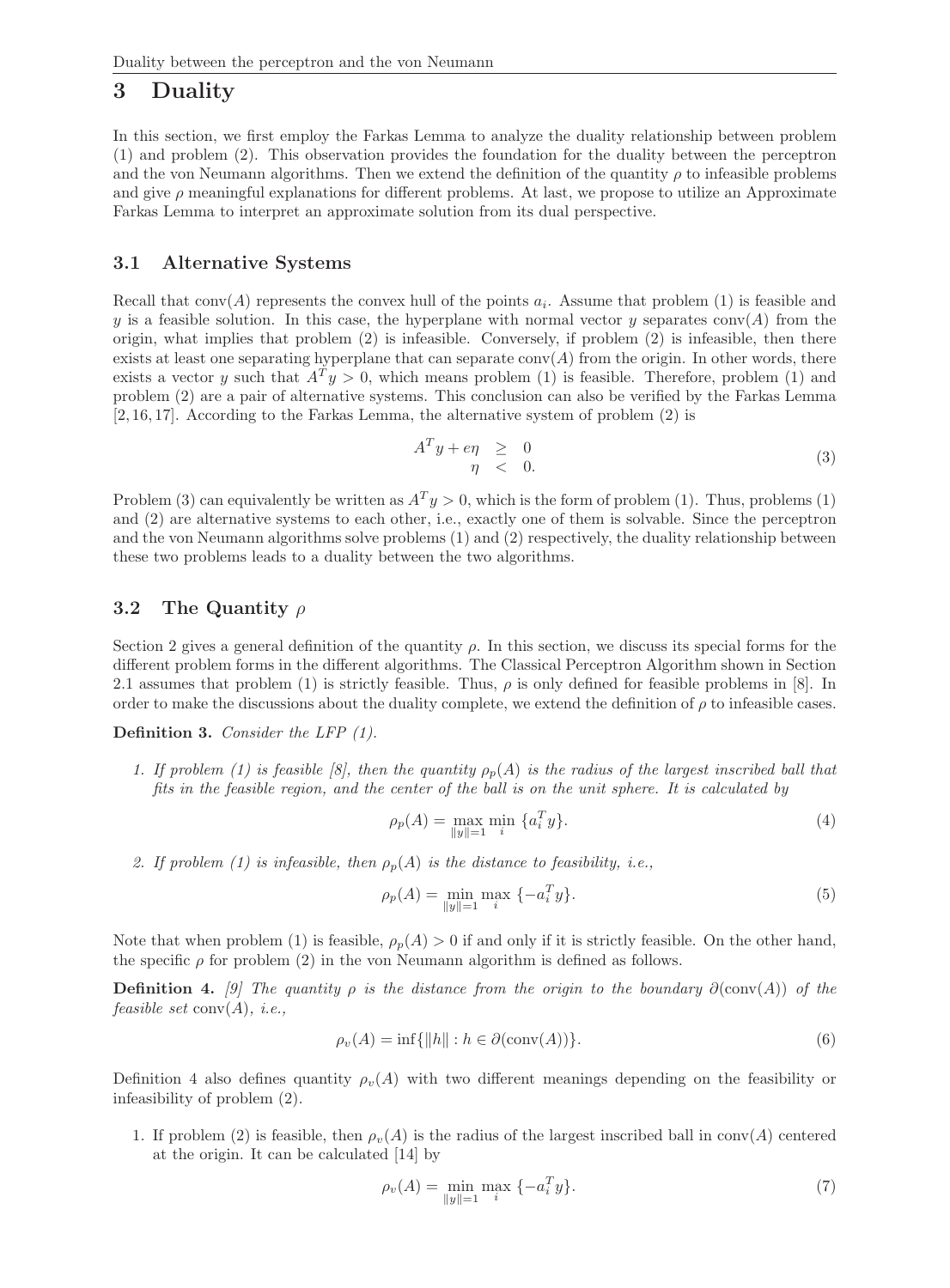When problem  $(2)$  is feasible but not strictly feasible, i.e., the origin is on the boundary of conv $(A)$ , then  $\rho_v(A) = 0$ .

2. If problem (2) is infeasible, then  $\rho_v(A)$  is the distance from the origin to conv(A), i.e.,  $\rho_v(A)$  is the radius of the largest separating ball centered at the origin. It can be calculated as

$$
\rho_v(A) = \max_{\|y\|=1} \min_i \{a_i^T y\}.
$$
\n(8)

Comparing  $(4)$ ,  $(5)$ ,  $(7)$ , and  $(8)$ , it is easy to see that when problem  $(2)$  is infeasible (feasible), the quantity  $\rho$  is computed in the same way as the one when problem (1) is feasible (infeasible). This observation originates from the alternative systems relationship of these two problems.

### 3.3 Interpreting Approximate Solutions

Instead of providing an exact feasible solution as the perceptron algorithm does, the von Neumann algorithm returns an  $\epsilon$ -solution when it terminates in a finite number of iterations. Analogously, the Modified Perceptron Algorithm  $[4]$  – a variant of the perceptron algorithm – returns a  $\sigma$ -feasible solution when the perceptron problem (1) is close to the boundary of feasibility and infeasibility. A  $\sigma$ -feasible solution is also an approximate solution which we will discuss later. When  $\epsilon$  or  $\sigma$  is a fixed number, an  $\epsilon$ -solution or a  $\sigma$ -feasible solution is not sufficient to draw a firm conclusion about feasibility of the problem. In these two sections, our goal is to give some interpretations of these two approximate solutions from their alternative perspective and answer the following questions.

- How to derive meaningful information from these approximate solutions?
- What conclusion can be drawn about the feasibility status of the problems?

The duality relationship discussed in Section 3.1 is directly derived from the Farkas Lemma. The two problems (1) and (2) are a pair of alternative systems and therefore, exactly one of them is solvable. Recall that both the Classical Perceptron and the von Neumann algorithms are non-polynomial algorithms. When the problems are close to the boundary of feasibility and infeasibility, both the classical perceptron and von Neumann algorithms are inefficient. It takes exponentially many iterations for the algorithms to obtain a clear answer about solvability of the problems. Therefore, we would like that some variants of the algorithms could provide an approximate solution, or some indications of approximate feasibility or infeasibility. Due to the alternative system relationship between problems (1) and (2), a proof of infeasibility for one problem can be given by a solution to the other one. We are interested in exploring approximate solutions to this pair of alternative systems and their interpretations for their alternative systems. We first discuss  $\sigma$ -feasible solutions. They are defined as follows [4].

**Definition 5.** *A vector* y *is a*  $\sigma$ -feasible solution (or  $\sigma$ -solution for short reference) to problem (1) if  $A^T \bar{y} \geq -\sigma e$ , where  $\sigma$  *is a small positive number.* 

According to the Definition 5, a  $\sigma$ -solution allows slight violations to the constraints in problem (1); and thus it is an approximate solution. Recall that we analyze the meaning of the quantity  $\rho$  in Section 3.2. From Definition 4, we obtain the following theorem.

Theorem 3.1. *The following two statements are equivalent.*

- *(a) The perceptron problem (1) has a* σ*-solution.*
- *(b)* There is no ball in  $conv(A)$  centered at the origin with radius larger than  $\sigma$ .

This theorem can be derived directly from the definition of the largest inscribed ball in conv( $A$ ) (7). Theorem 3.1 shows that a  $\sigma$ -feasible solution to the perceptron problem (1) indicates that the corresponding von Neumann problem (2) is either infeasible, or if it is feasible then it is close to infeasibility. As a result, we define a  $\sigma$ -solution as a  $\sigma$ -infeasibility certificate for the von Neumann problem (2).

Definition 6. *A vector* y *is a*  $\sigma$ *-infeasibility certificate for the von Neumann problem (2) if*  $A^T \bar{y} \ge -\sigma e$ *.* 

By combining Theorem 3.1 and Definition 6, the following corollary can be derived.

Corollary 1. *A* σ*-infeasibility certificate indicates that the von Neumann problem (2) is either infeasible or feasible with*  $\rho_v(A) \leq \sigma$ .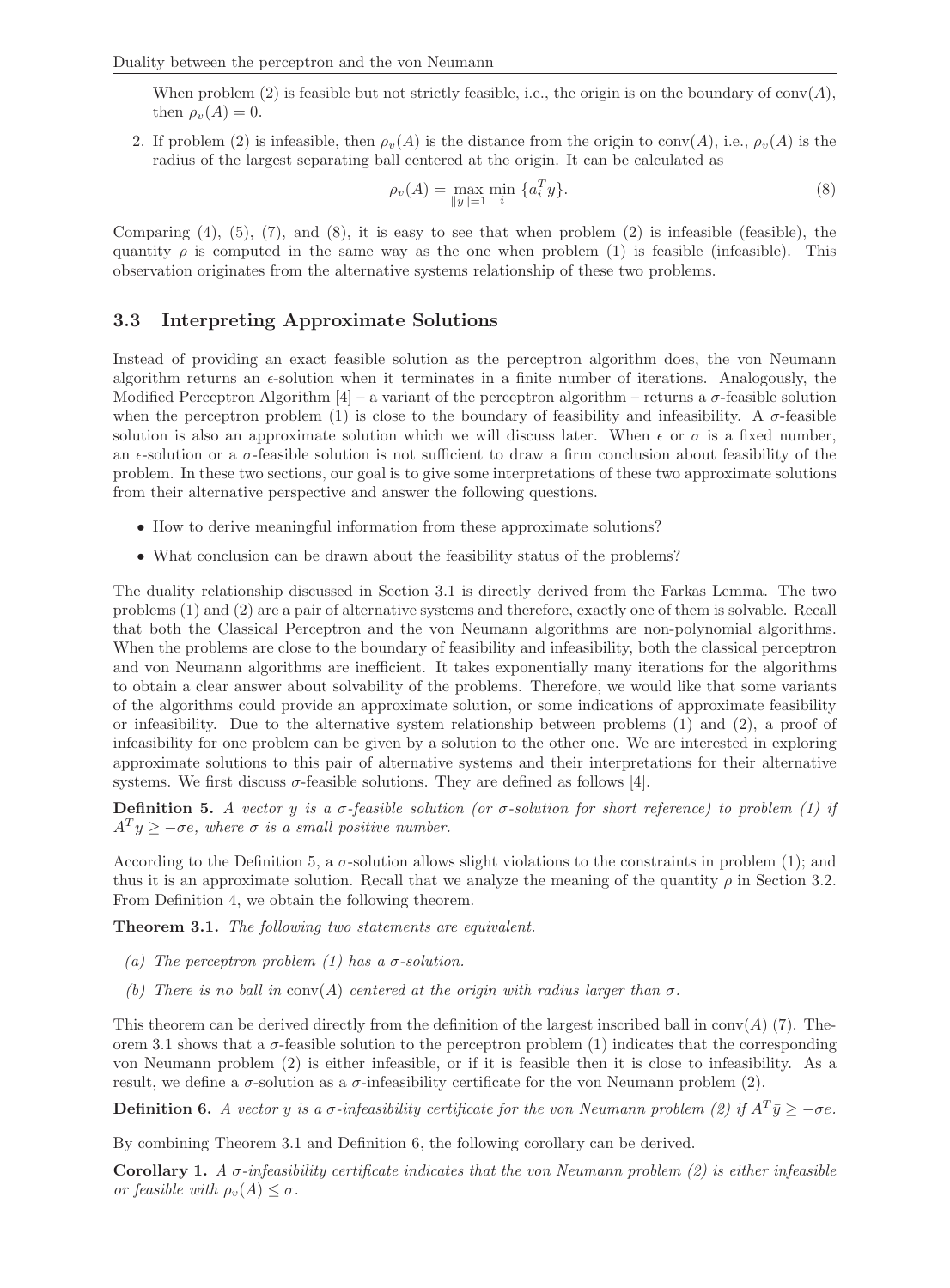#### 3.4 Near Infeasibility and the Approximate Farkas Lemma

In the previous section, we interpret a  $\sigma$ -feasible solution to the preceptron problem (1) as a  $\sigma$ -infeasibility certificate of the von Neumann problem (2). In this section, we explore whether we can obtain an analogous result about an  $\epsilon$ -solution. Our major tool is the Approximate Farkas Lemma [21].

Approximate Farkas lemmas are derived by Todd and Ye [21] from the general gauge duality results of Freund [10]. These lemmas are extensions of the Farkas Lemma [17] and quantify how certain approximate feasible solutions to a system of inequalities indicate infeasibility, or almost infeasibility of the alternative system of inequalities. In order to adapt the Approximate Farkas Lemma, we first transfer a strictly feasible problems (1) to an optimization problem. Consider the following optimization problem

$$
\alpha_{\tilde{y}} = \min_{\mathbf{s}, \mathbf{t}} \|\tilde{y}\| \n\mathbf{s} \cdot \mathbf{t}. \quad A^T \tilde{y} \ge e,
$$
\n(9)

where  $\tilde{y} \in \mathbb{R}^m$ , matrix A has the same definition as in problem (1), and  $\alpha_{\tilde{y}}$  denote the optimal value. This optimization problem is to find a feasible solution to inequality system  $A^T \tilde{y} \ge e$  with the shortest length. Comparing problem (9) and problem (1), any feasible solution to problem (9) is also a feasible solution to problem (1). On the other hand, if  $y^*$  is a strictly feasible solution to problem (1), i.e., all coordinates of  $A^T y^* > 0$ , then  $\tilde{y}^* = \frac{y^*}{(y^*)^T A}$  $\frac{y^*}{(y^*)^T A x(y^*)}$  is a feasible solution to problem (9), where  $(y^*)^T A x(y^*)$ gives the value of the smallest coordinate of  $A<sup>T</sup> y<sup>*</sup>$ . Thus, feasibility of problem (9) is equivalent to strict feasibility of problem (1). When problem (1) is strictly feasible, we can put a ball into the feasible region of  $A<sup>T</sup>y > 0$ . If the radius of the ball is fixed to 1, then  $\alpha_{\tilde{y}}$  measures the minimal distance from the center of this unit ball to the origin. Recall that  $\rho_p(A)$  measures the radius of the largest ball in the feasible region with its center on the unit sphere. The closer problem (1) is to infeasibility, the narrower the feasible region is, the smaller  $\rho_p(A)$  is, and the further the unit ball is from the origin, i.e., the larger  $\alpha_{\tilde{u}}$  is. Thus,  $\alpha_{\tilde{u}}$  can be seen as another measure of the robustness of problem (1). The following result highlights the geometrical relationship between  $\alpha_{\tilde{u}}$  and  $\rho_p(A)$ :

$$
\alpha_{\tilde{y}} = \frac{1}{\rho_p(A)}.\tag{10}
$$

By adapting the Approximate Farkas Lemma [21] to our problem, we obtain:

Lemma 1. *(Approximate Farkas Lemma) Consider the optimization problems*

(GP):  $\alpha_{\tilde{y}} = \min \{ ||\tilde{y}|| \mid A^T \tilde{y} \ge e \}, \quad \text{and}$ (GD):  $\beta_b = \min \{ ||b|| \mid Ax = b, e^T x = 1, x \ge 0 \}.$ 

*Then*  $\alpha_{\tilde{y}}\beta_b = 1$ *.* 

The special case  $0 \cdot (+\infty)$  is interpreted as 1. It is easy to see that problem (GD) is a perturbed variant of problem (2). When problem (1) is strictly feasible, then  $\beta_b$  gives the minimal distance between the origin and conv(A), which is the radius  $\rho_v(A)$  of the largest ball defined by (8) that measures the infeasibility of problem (2). In other words,  $\beta_b$  indicates the minimum correction needed to make problem (2) feasible. By Lemma 1 and (10), we have  $\beta_b = \frac{1}{\alpha_{\tilde{y}}} = \rho_p(A)$ . Therefore, the Approximate Farkas Lemma verifies that  $\rho_p(A)$  for a feasible perceptron problem (1) is the same as  $\rho_v(A)$  for the corresponding infeasible von Neumann problem (2). Thus, any feasible solution to problem (GP) is an infeasibility certificate of problem (2), and thus it gives a lower bound for the distance to feasibility.

On the other hand, if problem (2) is feasible, then any of its feasible solutions is an optimal solution to the optimization problem (GD) with  $\beta_b = 0$ . Then, according to the Approximate Farkas Lemma we have  $\alpha_{\tilde{u}} = +\infty$ . This implies that problem (GP) is infeasible, and so Lemma 1 reduces to the original Farkas Lemma. In this case, problem (1) is either infeasible, or feasible but not strictly feasible.

We have the following theorem which utilizes the Approximate Farkas Lemma in giving interpretation to approximate solutions.

Theorem 3.2. *The following three statements are equivalent.*

*(a)* The von Neumann problem  $(2)$  has an  $\epsilon$ -solution.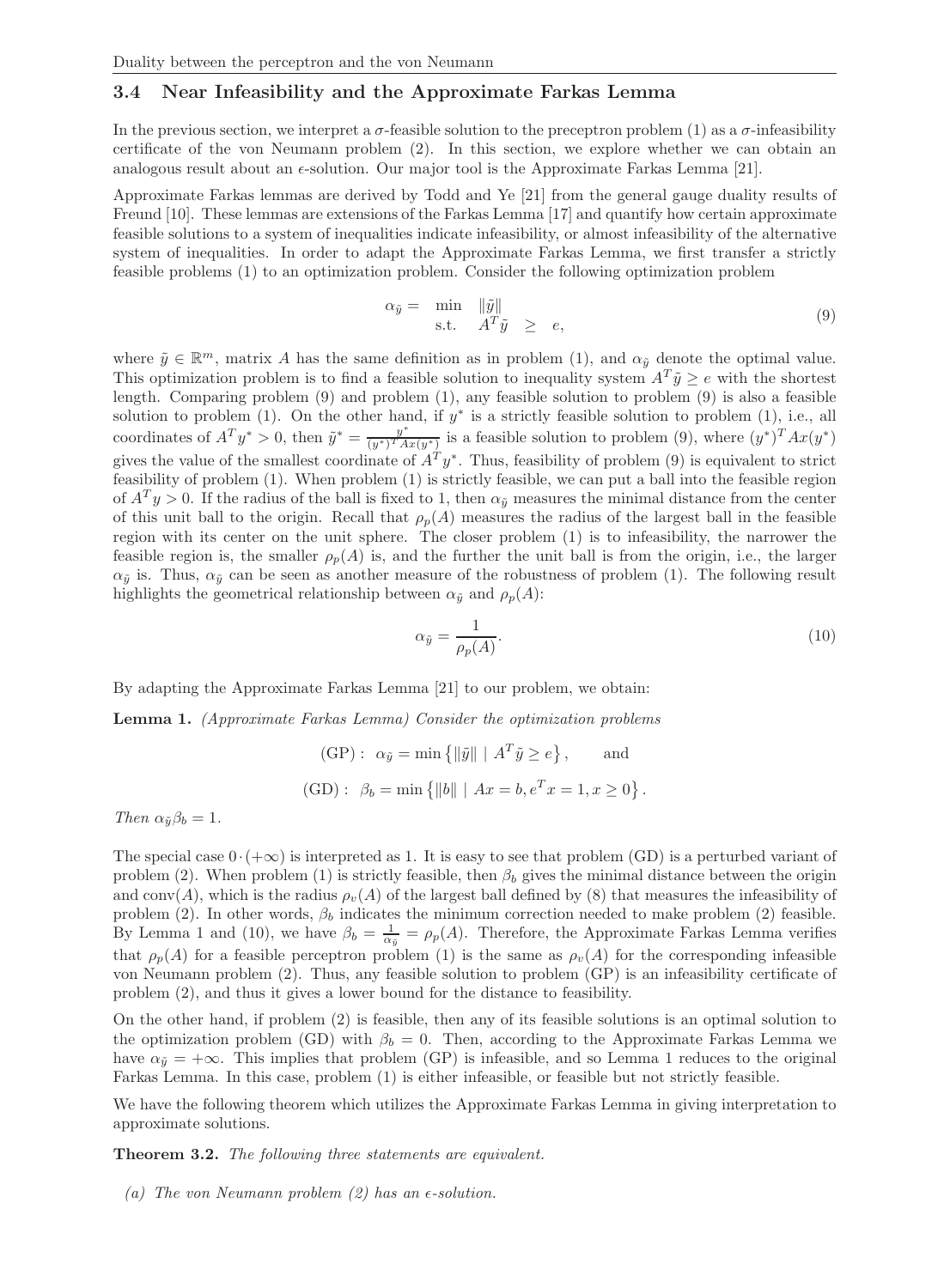- *(b)* A unit ball cannot be put closer than  $1/\epsilon$  to the origin in the feasible region of problem (1).
- *(c) There is no ball in the feasible region of problem (1) centered on the unit sphere with radius larger than*  $\epsilon$ *.*

*Proof.* Problem (2) has an  $\epsilon$ -solution x' such that  $\beta'_b = ||b'|| = ||Ax'|| \leq \epsilon$ , if and only if  $\beta_b \leq \beta'_b \leq \epsilon$ . By Lemma 1, this holds if and only if  $\frac{1}{\epsilon} \leq \frac{1}{\beta_b} = \alpha_{\tilde{y}}$ . The inequality  $\frac{1}{\epsilon} \leq \alpha_{\tilde{y}}$  holds if and only if

$$
\nexists \tilde{y} \text{ such that } \|\tilde{y}\| < \frac{1}{\epsilon} \text{ and } A^T \tilde{y} \ge e. \tag{11}
$$

By scaling, (11) is equivalent to

$$
\nexists y \text{ such that } ||y|| \le 1 \text{ and } A^T y > \epsilon e. \tag{12}
$$

Statement (11) is the same as statement (b). By the definition of  $\rho_p(A)$ , statement (12) indicates that  $\rho_p(A) \leq \epsilon$ . Thus, statements (a), (b), and (c) are equivalent. П

Theorem 3.2 shows that an  $\epsilon$ -solution to the von Neumann problem (2) implies that the corresponding perceptron problem (1) is either infeasible, or if it is feasible then it is close to infeasibility. Therefore, we define such an  $\epsilon$ -solution as an  $\epsilon$ -infeasibility certificate for problem (1).

**Definition 7.** A vector y is an  $\epsilon$ -infeasibility certificate for the perceptron problem (1) if there exist a *vector*  $x \in \Delta_n$  *such that*  $Ax = y$  *and*  $||y|| \leq \epsilon$ *.* 

We can derive the following corollary from Theorem 3.2.

**Corollary 2.** An  $\epsilon$ -infeasibility certificate indicates that the perceptron problem (1) is either infeasible, *or feasible with*  $\rho_p(A) \leq \epsilon$ *.* 

Since  $\epsilon$  is a small positive number, it means that the norm of any feasible solution  $\tilde{y}'$  of problem (GP), if it exists, is at least as large as  $\frac{1}{\epsilon}$ . Thus, if problem (GP) is close to infeasibility, any feasible solutions –if it exists– has to be large. For example, if problem (GP) is feasible and the distance to infeasibility is as small as  $10^{-10}$ , then the magnitude of any feasible solution  $\tilde{y}'$  has to be at least as large as  $10^{10}$ .

In this section we utilized the definition of the quantity  $\rho$  and the Approximate Farkas Lemma to interpret approximate solutions so that we can draw more definitive conclusions about the solutions or feasibility of the corresponding problems. In addition, when the respective variants of the perceptron and the von Neumann algorithms terminate at a certain point, then the Approximate Farkas Lemma allows a more precise interpretation of the output and provides meaningful information about the solution.

Inspired by the alternative system relationship of problems (1) and (2), we investigate the duality of the perceptron and the von Neumann algorithms. In Section 4, different versions of the perceptron algorithm are interpreted as variants of the von Neumann algorithm as they are applied to problem (2). In Section 5, we interpret variants of the von Neumann algorithm from the perspective of the perceptron algorithm. By exploring this intriguing duality of these algorithms, we not only gain new insight into the intimate relationship of these algorithms, but also derive several novel variants of these algorithms with their corresponding complexity results.

# 4 From Perceptron to von Neumann

Since problem (1) and (2) are alternative systems to each other, the perceptron algorithm can be operated on problem (2) with proper adjustments. The complexity results for the feasible case of the perceptron algorithm are adaptable for the infeasible case of the von Neumann algorithm. Since the perceptron algorithm has several variants, we discuss them in the following subsections.

In order to make our discussions more transparent, we rename the two spaces. The perceptron algorithm solves problems in form (1) to get a solution y if the problem is feasible. Thus, we call the space  $\mathbb{R}^m$ in which the vector y lives the *perceptron space*. Similarly, because the von Neumann algorithm solves problem (2), we call  $\mathbb{R}^n$  the *von Neumann space*. Note that the vector  $b^k = Ax^k$  in the von Neumann algorithm, presented as Algorithm 2, is in the perceptron space. This reflects the duality of the two problems and also indicates some close relationships between the two algorithms. Matrix A can be seen as a linear operator between the perceptron and the von Neumann spaces.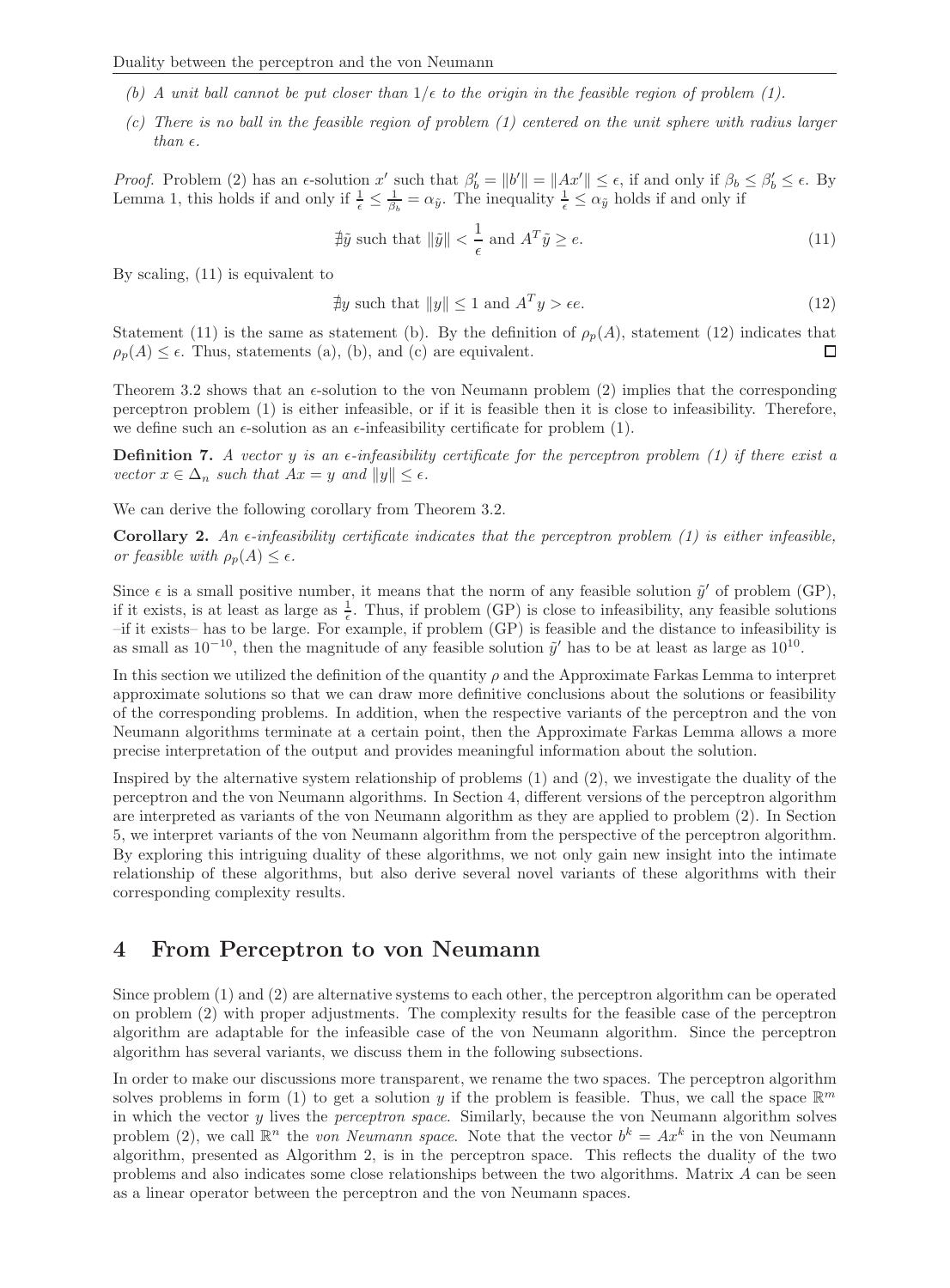## 4.1 The Normalized Perceptron Algorithm

We first revisit, Algorithm 1, the Classical Perceptron Algorithm. It starts from  $y^0 = 0$  and at iteration k,  $y^k$  makes one unit step in the direction of the most violated constraint. Let  $x^k$  be the corresponding vector that satisfies  $y^k = Ax^k$ . We have  $x^0 = 0$  and  $x^{k+1} = x^k + e_s$ , where  $e_s = x(y)$ . According to this relationship,  $x^k$  is a sequence of vectors in the von Neumann space with  $x^k \geq 0$  and  $||x^k||_1 = k$  for all  $k \in \mathbb{N}$ . On the other hand, observe that the last two constraints in problem (2),  $e^T x = 1, x \ge 0$  restrict vector x to be in the unit simplex  $\Delta_n$ . The comparison of  $x^k$  at iteration k in the Classical Perceptron Algorithm and x in problem (2) leads to a normalized version of the perceptron algorithm [20]. Assume that problem (1) is feasible. The Normalized Perceptron Algorithm is as follows.

### Algorithm 3. The Normalized Perceptron Algorithm

**Initialization** Let  $y^0 = 0$  and  $k = 0$ .

#### While True Do

Let  $a_s = Ax(y^k)$ . If  $a_s^T y^k > 0$ , STOP and return  $y^k$ .

Else

$$
\theta_k = \frac{1}{k+1},
$$
  

$$
y^{k+1} = (1 - \theta_k)y^k + \theta_k a_s,
$$
  

$$
k = k+1.
$$

If  $||y^k|| \leq \epsilon$ , STOP and return  $y^k$  as an  $\epsilon$ -infeasibility certificate.

#### End While

Note that at the end of each iteration, the iterate  $y^k$  is inspected. The algorithm terminates if  $y^k$  is an  $\epsilon$ -infeasibility certificate. This stopping criterion is derived from the von Neumann side after we successfully explain an approximate solution. In the Normalized Perceptron Algorithm, the k-th iterate  $y^k$  is divided by k to satisfy  $y^k = Ax^k$  for some  $x^k \in \Delta_n$ . Thus,  $x^k$  is a vector x in the von Neumann space, as well as  $y^k$  can be interpreted as the corresponding  $b^k$  vector in the von Neumann algorithm. If the Normalized Perceptron Algorithm starts from  $x^0 = 0$  and  $x^k$  can be updated to satisfy  $x^k \in \Delta_n$ and  $y^k = Ax^k$ , then we get a variant of the von Neumann algorithm. To ease understanding, the derived Normalized von Neumann Algorithm is described in full details as follows.

#### Algorithm 4. The Normalized von Neumann Algorithm

**Initialization** Let  $x^0 = 0$ ,  $b^0 = Ax^0$ , and  $k = 0$ .

While  $||b^k|| \geq \epsilon$  Do

Let  $a_s = Ax(b^k)$ .

If  $a_s^T b^k > 0$ , STOP, return  $b^k$  as an infeasibility certificate of problem (2).

Else

$$
\begin{array}{rcl}\n\theta_k & = & \frac{1}{k+1}, \\
x^{k+1} & = & (1 - \theta_k)x^k + \theta_k x(b^k), \\
b^{k+1} & = & Ax^{k+1}, \\
k & = & k+1.\n\end{array}
$$

End While

**Return**  $x^k$  as an  $\epsilon$ -solution.

When applying to problem (2), the Normalized von Neumann Algorithm has the following complexity result.

**Theorem 4.1.** *Let*  $\epsilon > 0$ *.*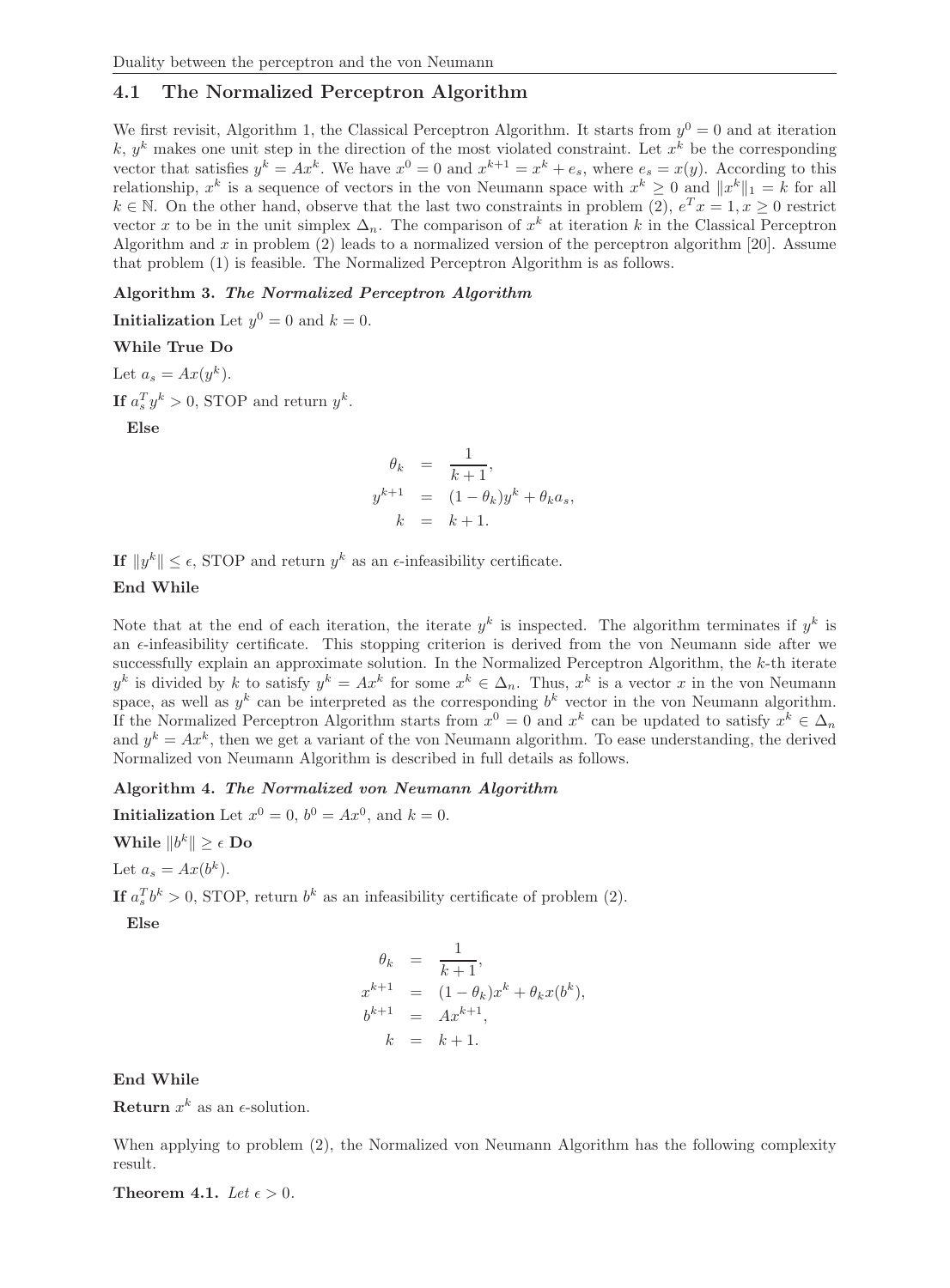*1) If problem (2) is feasible, then the Normalized von Neumann Algorithm provides an*  $\epsilon$ *-solution in at most*

$$
\left\lceil \frac{1}{\epsilon^2} \right\rceil
$$

*iterations.*

*2) If problem (2) is strictly infeasible, then in at most*

$$
\left\lceil \frac{1}{\rho_v(A)^2} \right\rceil
$$

*iterations an infeasibility certificate is given.*

*Proof.* When problem (2) is strictly infeasible, then its alternative problem (1) is strictly feasible. Since  $y^k$ , generated by the Normalized Perceptron Algorithm, is exactly the same as  $y^k$  in the Classical Perceptron Algorithm divided by k, the complexity result of the Classical Perceptron Algorithm stated in Theorem 2.1 is also valid for Algorithm 3, the Normalized Perceptron Algorithm. Thus, the complexity result for strictly infeasible problems is an immediate corollary of Theorem 2.1.

Now we prove the complexity when problem  $(2)$  is feasible. By using induction on k, we prove that  $||b^k|| \leq \frac{1}{\sqrt{k}}$  $\frac{1}{k}$ . For  $k = 1$ , since the algorithm starts with  $b^0 = 0$ ,

$$
||b1|| = ||(1 - \theta0)b0 + \theta0Ax(b0)|| = ||Ax(b0)|| = 1,
$$

where the last equality results from  $||a_i|| = 1$  for  $i = 1, ..., n$ .

Now, suppose that we have  $||b^{k-1}|| \leq \frac{1}{\sqrt{k}}$  $\frac{1}{k-1}$ . At the iteration k, we obtain

$$
\|b^k\|^2 = \| (1 - \theta_{k-1})b^{k-1} + \theta_{k-1}a_s \|^2
$$
  
= 
$$
(1 - \theta_{k-1})^2 \|b^{k-1}\|^2 + \theta_{k-1}^2 \|a_s\|^2 + 2\theta_{k-1} (1 - \theta_{k-1}) (a_s^T b^{k-1})
$$
  

$$
\leq \frac{1}{k^2} [(k-1)^2 \|b^{k-1}\|^2 + 1] \leq \frac{1}{k}
$$

The first inequality must be true because  $a_s^T b^{k-1} \leq 0$  when problem (2) is feasible. The second inequality holds due to the inductive hypothesis  $||b^k|| \leq 1/\sqrt{k}$ . Thus, to obtain an  $\epsilon$ -solution, after k iterations, it is sufficient to have

$$
\epsilon = \|b^k\| \le 1/\sqrt{k}.
$$

Therefore, the algorithm needs at most  $\lceil 1/\epsilon^2 \rceil$  iterations.

Recall that Theorem 2.1 provides the complexity result for feasible perceptron problems. If problem (1) is strictly feasible, then the Classical Perceptron Algorithm returns a feasible solution in at most  $1/\rho_p(A)^2$  iterations. However, there is no published result for infeasible perceptron problems. Now by transiting Theorem 4.1 back to the perceptron problems, we obtain the following new result for the Classical Perceptron Algorithm.

**Theorem 4.2.** Let  $\epsilon > 0$ . If problem (1) is infeasible, then the Classical/Normalized Perceptron Algo*rithm provides an*  $\epsilon$ -*infeasibility certificate in at most* 

*iterations, which indicates that there is no such an*  $\epsilon$ *-ball in the feasible region.* 

The complexity bound in Theorem 4.2 only depends on the value  $\epsilon$ , the accuracy of the infeasibility certificate, but does not depend on the geometry of the problem.

 $\Box$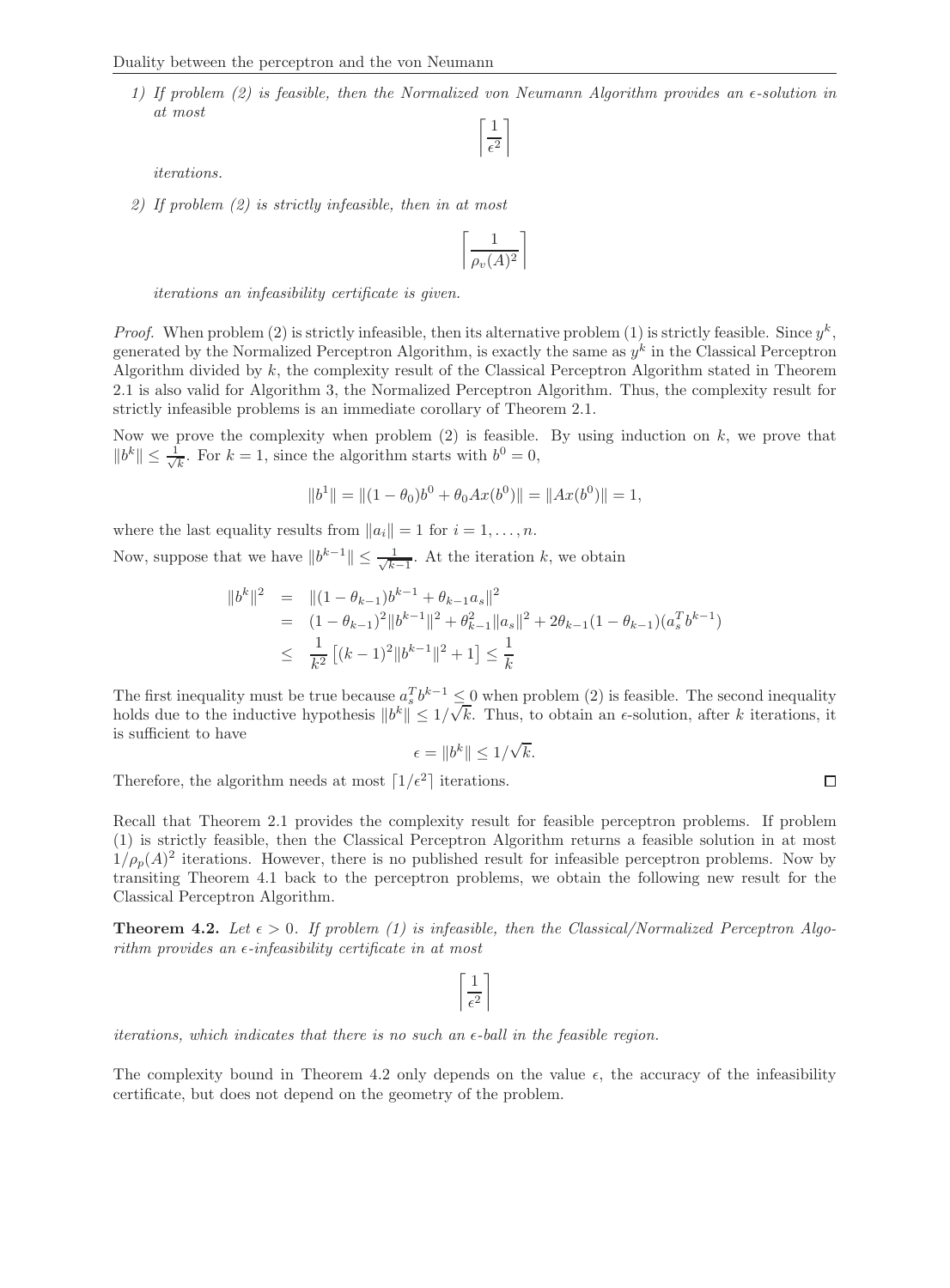### 4.2 The Smooth Perceptron Algorithm

Soheili and Peña [20] proposed a smooth version of the perceptron algorithm and showed that it can be seen as a smooth first-order algorithm. This deterministic variant retains the original simplicity of the perceptron algorithm and its complexity is improved by almost a factor of  $1/\rho_p(A)$  compared to the Classical Perceptron Algorithm. The improved complexity result is given in Theorem 4.3. We first introduce the Smooth Perceptron Algorithm.

Given  $\mu > 0$ ,  $x(y)$  is smoothed by the entropy prox-function

$$
x_{\mu}(y) = \frac{e^{\frac{-A^{T}y}{\mu}}}{\left\| e^{\frac{-A^{T}y}{\mu}} \right\|_{1}},
$$
\n(13)

where the expression  $e^{\frac{-A^{T} y}{\mu}}$  denotes the *n*-dimensional vector

$$
e^{\frac{-A^T y}{\mu}} = \left[e^{\frac{-a_1^T y}{\mu}}, e^{\frac{-a_2^T y}{\mu}}, \dots, e^{\frac{-a_n^T y}{\mu}}\right]^T.
$$

The Smooth Perceptron Algorithm is as follows.

#### Algorithm 5. The Smooth Perceptron Algorithm

**Initialization** Let  $y^0 = \frac{Ae}{n}$ ,  $\mu_0 = 1$ , and  $x^0 = x_{\mu_0}(y^0)$ .  $k = 0$ .

While True Do

Let  $a_s = Ax(y^k)$ . If  $a_s^T y^k > 0$ , STOP and return  $y^k$ .

Else

$$
\theta_k = \frac{2}{k+3},
$$
  
\n
$$
y^{k+1} = (1 - \theta_k)(y^k + \theta_k A x^k) + \theta_k^2 A x_{\mu_k}(y^k),
$$
  
\n
$$
\mu_{k+1} = (1 - \theta_k)\mu_k,
$$
  
\n
$$
x^{k+1} = (1 - \theta_k)x^k + \theta_k x_{\mu_{k+1}}(y^{k+1}),
$$
  
\n
$$
k = k+1.
$$

#### End While

Compared to the complexity of the Classical Perceptron Algorithm stated in Theorem 2.1, Theorem 4.3 shows that the Smooth Perceptron Algorithm has a complexity result with  $\frac{1}{\rho_p(A)\sqrt{\log(n)}}$  improvement.

Theorem 4.3. *[20] Assume that problem (1) is strictly feasible. The Smooth Perceptron Algorithm terminates in at most*

$$
\frac{2\sqrt{\log(n)}}{\rho_p(A)} - 1
$$

*iterations with a feasible solution.*

Analogous to the Normalized Perceptron Algorithm, the Smooth Perceptron Algorithm can also be applied to problem (2) when it is infeasible. Iterate  $y^k$  in the perceptron space plays the role of the vector  $b^k$  in the von Neumann algorithm. Since  $b^k$  is updated so that  $Ax^k = b^k$ , we derive the corresponding vector  $x^k$ .

Algorithm 6. The Smooth von Neumann Algorithm

**Initialization** Let  $x^0 = \frac{e}{n}$ ,  $b^0 = Ax^0 = \frac{Ae}{n}$ ,  $\mu_0 = 1$ , and  $\tilde{x}^0 = x_{\mu_0}(y^0)$ .  $k = 0$ .

While True Do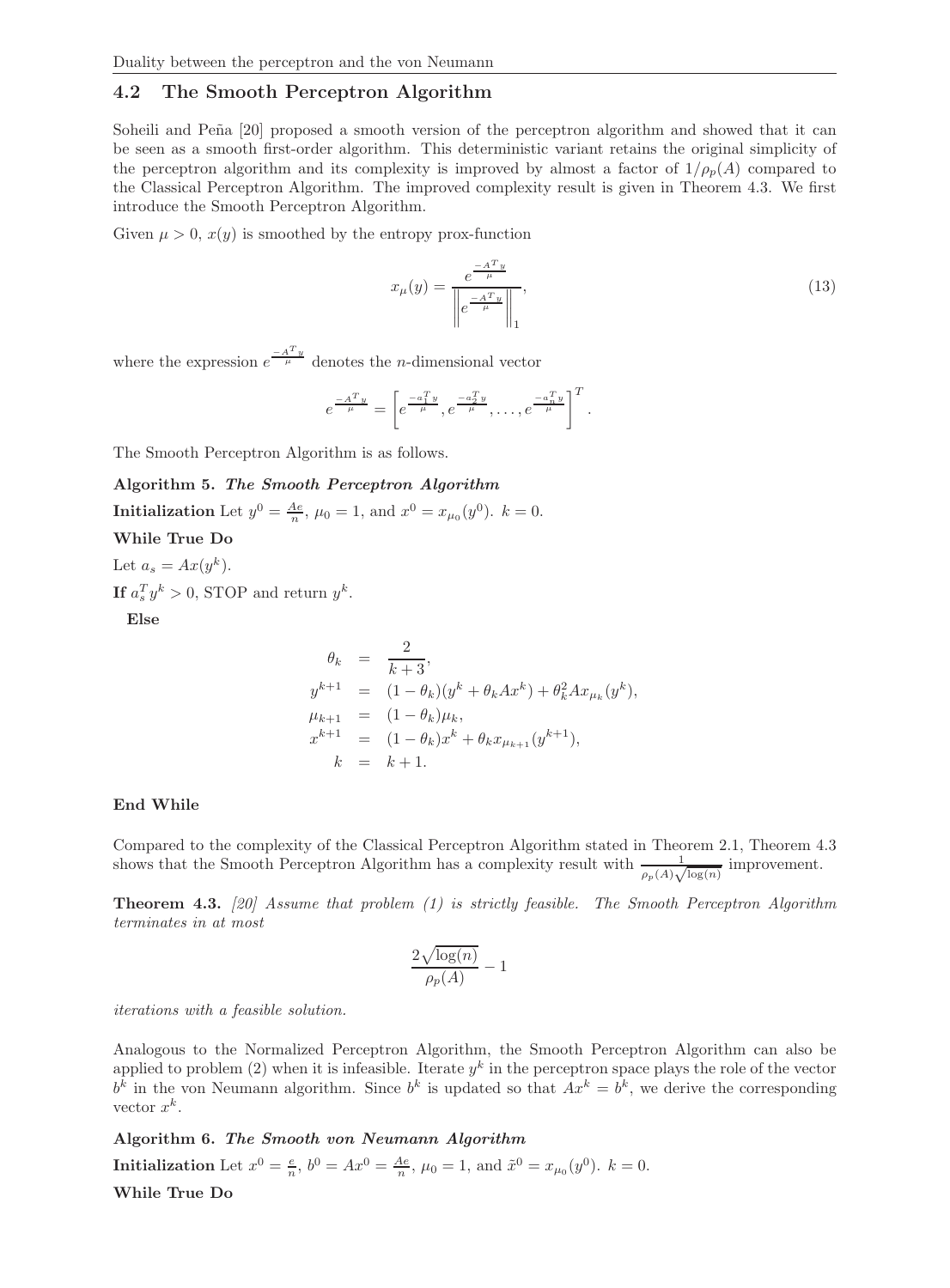Let  $a_s = Ax(b^k)$ 

If  $a_s^T b^k > 0$ , STOP and return  $b^k$  as an infeasibility certificate.

Else

$$
\theta_k = \frac{2}{k+3},
$$
  
\n
$$
b^{k+1} = (1 - \theta_k)(b^k + \theta_k A \tilde{x}^k) + \theta_k^2 A x_{\mu_k}(b^k),
$$
  
\n
$$
\mu_{k+1} = (1 - \theta_k)\mu_k,
$$
  
\n
$$
\tilde{x}^{k+1} = (1 - \theta_k)\tilde{x}^k + \theta_k x_{\mu_{k+1}}(b^{k+1}),
$$
  
\n
$$
x^{k+1} = (1 - \theta_k)(x^k + \theta_k \tilde{x}^k) + \theta_k^2 x_{\mu_k}(b^k),
$$
  
\n
$$
k = k+1.
$$

#### End While

Compare Algorithm 5 and 6. Iterate  $y^k$  in Algorithm 5 is the same as vector  $b^k$  in Algorithm 6, and its corresponding  $x^k$  satisfying  $y^k = Ax^k$  is the vector x in problem (2). It is easy to see that  $x^k \in \Delta_n$  for all iterations. Therefore, the complexity result of Theorem 4.3 applies to Algorithm 6 as well when problem (2) is infeasible. We derive the following corollary from Theorem 4.3.

Corollary 3. *Assume that problem (2) is strictly infeasible. The Smooth von Neumann Algorithm terminates in at most*

$$
\frac{2\sqrt{\log(n)}}{\rho_v(A)} - 1
$$

*iterations with a certificate of infeasibility*  $b^k$  such that  $A^T b^k > 0$ .

Recall that the Smooth Perceptron Algorithm has an improved complexity result compared to the Normalized Perceptron Algorithm when problem (1) is feasible. Thus, if problem (2) is infeasible, then after interpreted in the von Neumann space, the Smooth von Neumann Algorithm also enjoys an almost  $1/\rho_v(A)$  complexity improvement compared to the one presented in Corollary 4.1.

Independently of our work, Soheili and Peña [19] proposed a version of smooth von Neumann algorithm called Iterated Smooth Perceptron-von Neumann (ISPVN) Algorithm. It is also based on the duality relationship between problems (1) and (2). Instead of using the entropy prox-function as the Smooth Perceptron Algorithm, it employs the Euclidean prox-function to smooth  $x(y)$ . The merit of the ISPVN Algorithm is that when problem (1) is infeasible with  $\rho_p(A) > 0$ , the ISPVN Algorithm solves its alternative system (2). Thus, the ISPVN Algorithm could handle both problems (1) and (2) simultaneously. It either finds a feasible solution to problem (1) in  $O\left(\frac{\sqrt{n}}{n}\right)$  $\frac{\sqrt{n}}{\rho_p(A)} \log \left( \frac{1}{\rho_p(A)} \right)$  elementary iterations, or finds an  $\epsilon$ -solution to the corresponding problem (2) in  $O\left(\frac{\sqrt{n}}{n}\right)$  $\sqrt{\frac{n}{\rho_v(A)}} \log\left(\frac{1}{\epsilon}\right)$  elementary iterations. Both of the iteration complexity of the ISPVN Algorithm are better than these of the perceptron and the von Neumann algorithms. However, in the case when problem (2) is infeasible, the Smooth von Neumann Algorithm stated in Algorithm 6 has a better complexity bound.

# 5 From von Neumann to Perceptron

After interpreting variants of the perceptron algorithm from its dual perspective in Section 4, in this section we show how to interpret the von Neumann algorithm as a variant of the perceptron algorithm and how to apply it to problem (1).

### 5.1 The Original von Neumann Algorithm

The von Neumann algorithm was reviewed in Section 2.2. Note that in the von Neumann algorithm, iterates  $x^k$  are always in the unit simplex. The vector  $b^k = Ax^k$  in the von Neumann algorithm can play the role of vector  $y$  in the perceptron space.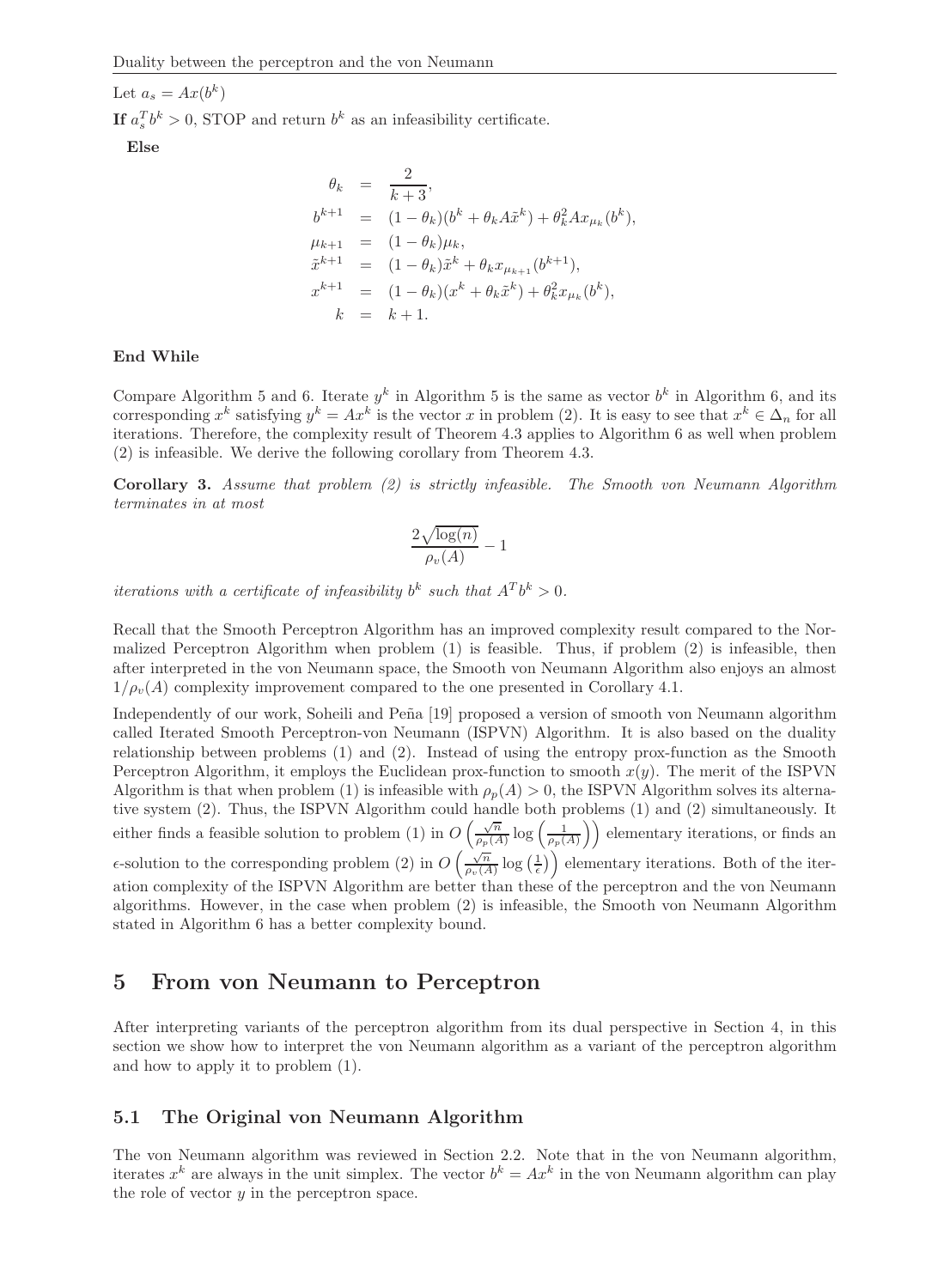# Algorithm 7. The von Neumann Algorithm in the perceptron space

### Initialization

Choose any  $x^0 \in \Delta_n$ . Let  $y^0 = Ax^0$  and  $k = 0$ . While  $||y^k|| \geq \epsilon$  Do

1. Let  $\mu_k = ||y^k||$  and  $\nu_k = (Ax(y^k))^T y^k$ , where  $x(y^k) = \operatorname*{argmin}_{y \in A}$ xgmin  $\{(y^k)^T Ax\}.$ 

- 2. If  $\nu_k > 0$ , STOP and return  $y^k$  as a solution.
- 3. Update

$$
\lambda = \frac{1 - \nu_k}{\mu_k^2 - 2\nu_k + 1},
$$
  
\n
$$
\mu_{k+1}^2 = \lambda \nu_k + (1 - \lambda),
$$
  
\n
$$
y^{k+1} = \lambda y^k + (1 - \lambda) A x (y^k),
$$
  
\n
$$
k = k + 1.
$$

#### End While

According to Theorem 2.3, there are two possible outcomes of the von Neumann algorithm. If problem (2) is strictly infeasible, the von Neumann algorithm provides an infeasibility certificate. Then the alternative case in the perceptron space is that problem (1) is strictly feasible. Thus, applying the von Neumann algorithm to problem (1) will provide a feasible solution  $y^k$ . On the other hand, if problem (2) is strictly feasible, then the von Neumann algorithm will return an  $\epsilon$ -solution with  $||b^k|| < \epsilon$ , and  $m+1$  applications of the von Neumann Algorithm allows to get an exact solution [6], which is interpreted as an exact infeasibility certificate for problem (1). However, if problem (2) is neither strictly feasible with an  $\epsilon$ -ball in the feasible set, nor strictly infeasible with at least  $\epsilon$  distance to feasibility, then an  $\epsilon$ -solution interpreted in the perceptron space implies an  $\epsilon$ -infeasibility certificate of problem (1). An  $\epsilon$ -solution/ $\epsilon$ -infeasibility certificate could have two possible meanings.

- 1. If problem (2) is feasible, then problem (1) is infeasible.
- 2. If problem  $(2)$  is infeasible, then an  $\epsilon$ -solution implies that the distance to the infeasibility of problem (2) is less than  $\epsilon$ , i.e.,  $\rho_v(A) < \epsilon$ ; and the radius of the largest inscribed ball in the feasible region of problem (1) is  $\rho_p(A) < \epsilon$ . This means that though problem (1) is feasible, it is almost infeasible. The distance to the infeasibility is less then  $\epsilon$ .

Thus, problem  $(1)$  is either infeasible or  $\epsilon$ -close to infeasibility. From Theorem 2.3 the following complexity result can be derived for Algorithm 7.

Theorem 5.1. Let  $\epsilon > 0$ .

*1) If problem (1) is strictly feasible, then in at most*

 $\vert$  1  $\rho_p^2$  $\overline{\phantom{a}}$ 

*iterations the von Neumann Algorithm finds a feasible solution to problem (1).*

*2) If problem (1) is strictly infeasible, then in at most*

*iterations the von Neumann Algorithm provides an*  $\epsilon$ -infeasibility certificate.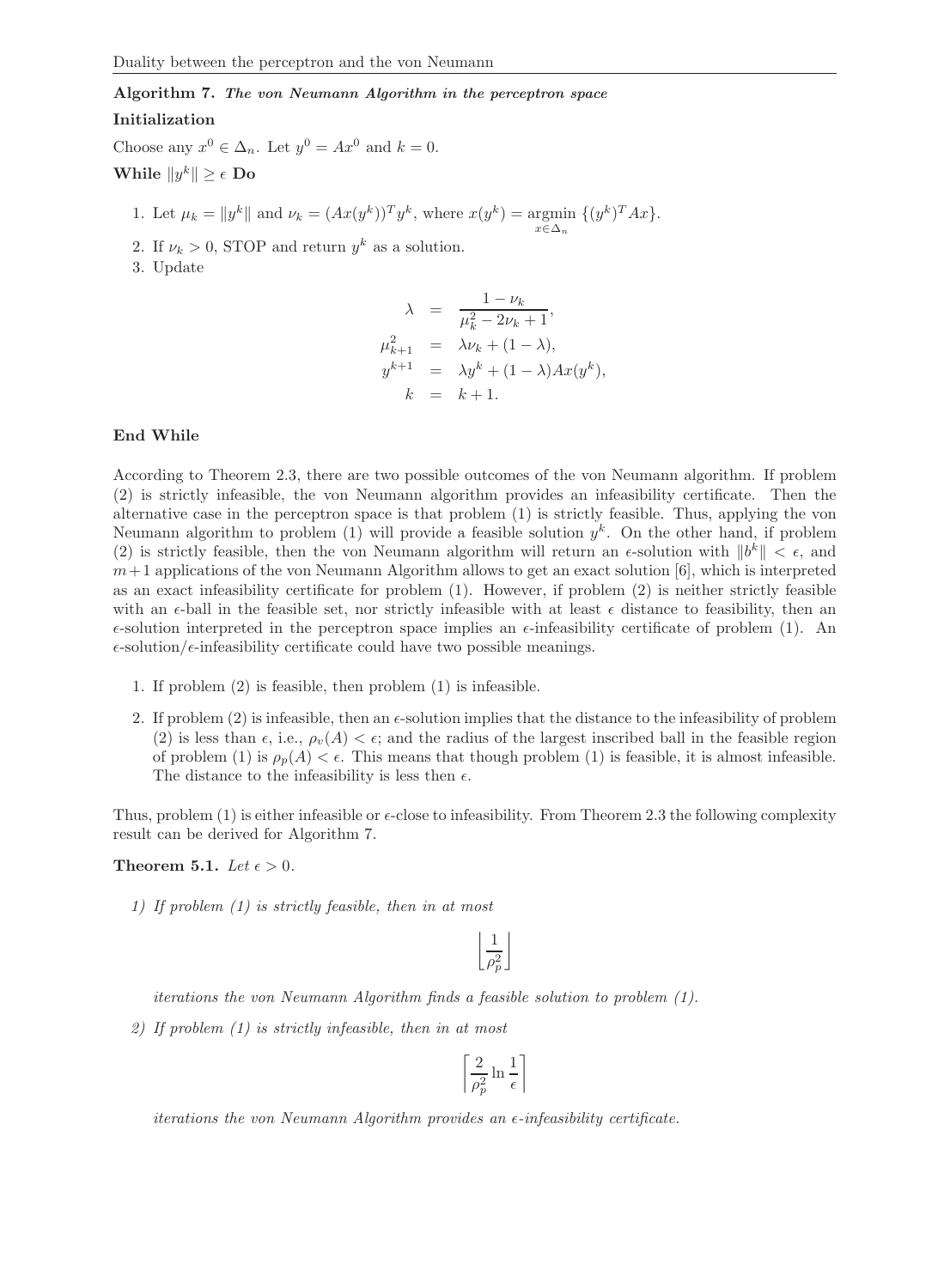## 5.2 The Optimal Pair Adjustment Algorithm

Goncalves et al. [11] introduced three variants of the von Neumann algorithm named as Weight-Reduction, Optimal Pair Adjustment (OPA), and Projection Algorithms. Among these three variants, the OPA Algorithm has the best performance in computational experiments. The basic idea of the OPA Algorithm is to move the residual  $b^k$  in Algorithm 2 closer to the origin 0 as much as possible at each update step. It gives the maximum possible freedom to two weights: the one in column  $a_{s+}$  which has the largest angle with  $b^k$  and the one in column  $a_s$ - which has the smallest angle with  $b^k$ . At each iteration, it finds the optimal value for these two coordinates and adjusts the remaining ones. The OPA Algorithm is as follows.

#### Algorithm 8. The Optimal Pair Adjustment Algorithm

#### Initialization

Choose any  $x^0 \in \Delta_n$ . Let  $b^0 = Ax^0$ .

Given a small positive number  $\epsilon$ .

# While  $||b^k|| \geq \epsilon$  Do

1. Find the vectors  $a_{s+}$  and  $a_{s-}$  which make the largest and smallest angles with the current iterate  $y^k$ :

$$
s^{+} = \underset{i=1,...,n}{\text{argmin}} \{a_{i}^{T}b^{k}\},
$$
  
\n
$$
s^{-} = \underset{i=1,...,n}{\text{argmin}} \{a_{i}^{T}b^{k}|x_{i} > 0\},
$$
  
\n
$$
\nu_{k} = a_{s}^{T}b^{k}.
$$

- 2. If  $\nu_k > 0$ , STOP, return  $b^k$  as a feasible solution to problem (2).
- 3. Solve the subproblem

min  
\n
$$
\|\bar{b}\|^2
$$
\ns.t.  $\lambda_0(1 - x_{s^+}^k - x_{s^-}^k) + \lambda_1 + \lambda_2 = 1,$   
\n $\lambda_i \ge 0$ , for  $i = 1, 2$ ,

where  $\bar{b} = \lambda_0 (b^k - x_{s+}^k a_{s+} - x_{s-}^k a_{s-}) + \lambda_1 a_{s+} + \lambda_2 a_{s-}$ . 4. Update

$$
b^{k+1} = \lambda_0 (b^k - x_{s+}^k a_{s+} - x_{s-}^k a_{s-}) + \lambda_1 a_{s+} + \lambda_2 a_{s-},
$$
  
\n
$$
x_i^{k+1} = \begin{cases} \lambda_0 x_i^k & i \neq s^+, s^-, \\ \lambda_1, & i = s^+, \\ \lambda_2, & i = s^-. \end{cases}
$$
  
\n
$$
k = k+1.
$$

#### End While

The OPA Algorithm has a better performance than the original von Neumann algorithm in practice [11], and Goncalves proves that in theory it is at least as good as the original von Neumann algorithm.

**Theorem 5.2.** [11] The decrease in  $||b^k||$  obtained by an iteration of the OPA Algorithm is at least as *large as that obtained by one iteration of the von Neumann Algorithm.*

Therefore, the OPA and the von Neumann Algorithms share the same theoretical complexity as given in Theorem 2.3.

In the dual space, the residual  $b^k$  is the normalized iterate  $y^k$  in the perceptron algorithm. The column which has the largest angle with  $b^k$  corresponds the "most infeasible" constraint for  $y^k$ . Since a feasible solution to the von Neumann problem is an infeasibility certificate for the corresponding perceptron problem, the faster the residual  $b^k$  moves closer to 0, the sooner infeasibility of the perceptron problem is detected. Therefore, the OPA algorithm outperforms the von Neumann algorithm when problem (1) is infeasible. In this section, we describe the equivalent OPA Perceptron Algorithm.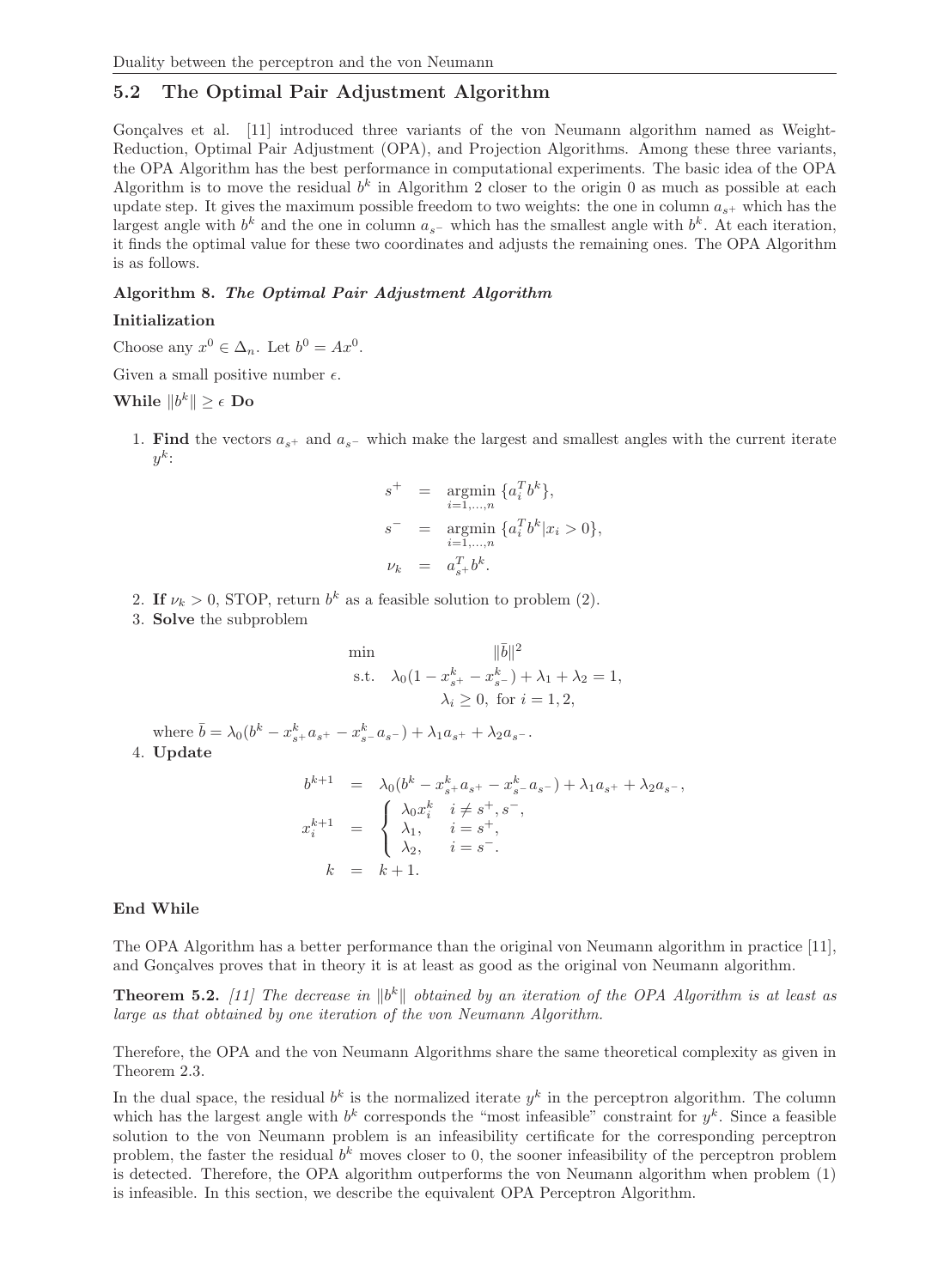# Algorithm 9. The Optimal Pair Adjustment Perceptron Algorithm

### Initialization

Choose any  $x^0 \in \Delta_n$ . Let  $y^0 = Ax^0$  and  $u^0 = ||y^0||$ .  $\theta = 1$ .

Given a small positive number  $\epsilon$ .

# While  $u^k \geq \epsilon$  Do

1. Find the vectors  $a_{s+}$  and  $a_{s-}$  which make the largest and smallest angles with the current iterate  $y^k$ :

$$
s^{+} = \underset{i=1,...,n}{\text{argmin}} \{a_{i}^{T} y^{k}\},
$$
  
\n
$$
s^{-} = \underset{i=1,...,n}{\text{argmin}} \{a_{i}^{T} y^{k} | x_{i} > 0\},
$$
  
\n
$$
\nu_{k} = a_{s}^{T} y^{k}.
$$

- 2. If  $\nu_k > 0$ , STOP. Return  $y^k$  as a feasible solution to problem (1).
- 3. Solve the subproblem

min  
\n
$$
\|\bar{y}\|^2
$$
\ns.t.  $\lambda_0(1 - x_{s^+}^k - x_{s^-}^k) + \lambda_1 + \lambda_2 = 1,$   
\n $\lambda_i \ge 0$ , for  $i = 1, 2$ ,

where  $\bar{y} = \lambda_0 \left( \frac{y^k}{\theta} - x_{s+}^k a_{s+} - x_{s-}^k a_{s-} \right) + \lambda_1 a_{s+} + \lambda_2 a_{s-}$ . 4. Update

If  $\lambda_0 = 0$ , then

$$
\begin{array}{rcl} \theta&=&1,\\ y^{k+1}&=&\lambda_1a_{s^+}+\lambda_2a_{s^-}. \end{array}
$$

Else,

$$
\theta = \frac{\theta}{\lambda_0}
$$
  

$$
y^{k+1} = y^k + (\theta \lambda_1 - x_{s+1}^k) a_{s+1} + (\theta \lambda_2 - x_{s-1}^k) a_{s-1}.
$$

End If

$$
u^{k+1} = \frac{1}{\theta} ||y^{k+1}||,
$$
  
\n
$$
x_i^{k+1} = \begin{cases} \lambda_0 x_i^k & i \neq s^+, s^-, \\ \lambda_1, & i = s^+, \\ \lambda_2, & i = s^-. \end{cases}
$$
  
\n
$$
k = k+1.
$$

#### End While

The subproblem in Step 3 can be solved by enumerating all possibilities that satisfy the KKT conditions [11]. Analogous to Algorithm 7, if problem (1) is feasible and Algorithm 9 terminates with  $u^k < \epsilon$ , then there is no  $\epsilon$ -ball contained in the feasible cone centered on the unit sphere. In this case, problem  $(1)$  is close to infeasibility and  $y^k$  is an  $\epsilon$ -infeasibility certificate. After interpreted as a variant of the perceptron algorithm, the OPA Perceptron Algorithm has the complexity result as stated in Theorem 5.1.

# 6 Summary and Future Work

The perceptron and the von Neumann algorithms are used to solve LFPs in different forms. In this paper, we reveal the duality relationship between these algorithms. This observation is based on the fact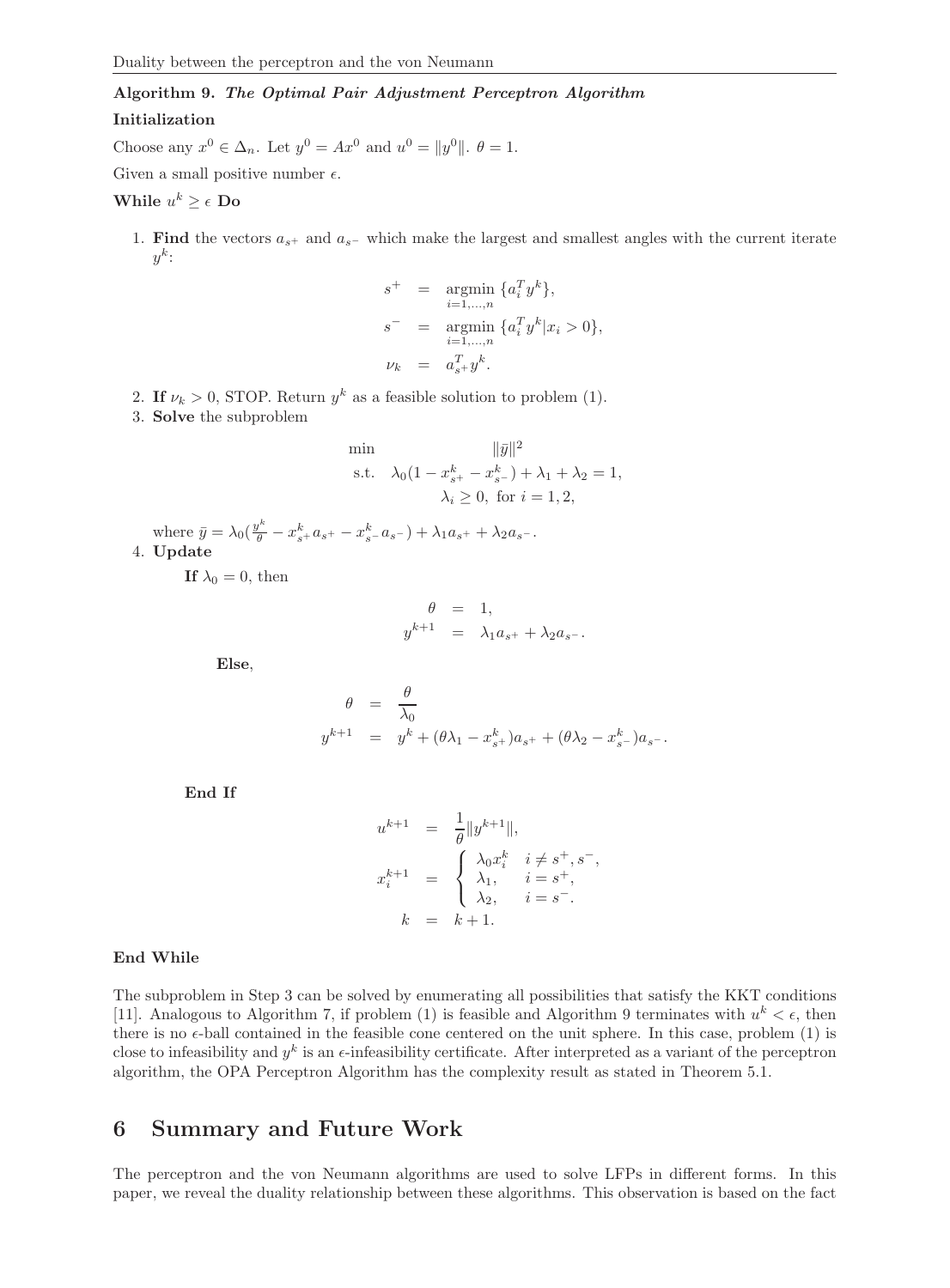that the forms of the LFPs these algorithms deal with are a pair of Farkas alternative systems. This relationship enables us to interpret variants of the perceptron algorithm as variants of the von Neumann algorithm, and vice versa. The dual interpretation of the algorithms allows us to transit the complexity results to the new algorithms too. The interpretation of an approximate solution is crucial during the algorithms transit. By utilizing the Approximate Farkas Lemma to make the solution meaningful for the alternative system and the transit complete. A major difference of these two algorithm families is that the perceptron algorithm assumes that the problem is feasible while the von Neumann algorithm solves both feasible and infeasible problems. Therefore, in this paper, we show that the infeasibility of perceptron problems are detected by the interpreted von Neumann algorithm (Algorithm 7) and the OPA perceptron algorithm (Algorithm 9); and the Normalized von Neumann Algorithm (Algorithm 4) – interpreted from the Normalized Perceptron Algorithm is applicable for both strictly infeasible and feasible von Neumann problems. Furthermore, when problem (1) is infeasible, we derive a complexity result for the Classical Perceptron Algorithm from the perspective of the von Neumann space.

There is another variant of the perceptron algorithm – the Modified Perceptron Algorithm [4]. It starts from a random vector y. In order to interpret it from the von Neumann perspective, finding the corresponding vector x is a critical step. In addition, the Modified Perceptron Algorithm returns a  $\sigma$ -feasible solution – which is also an approximate solution – when the perceptron problem is feasible with small quantity  $\rho_p(A)$  – smaller than a given threshold. Therefore, we are aiming to design a modified version of von Neumann algorithm which can return an infeasibility certificate when the problem is almost infeasible. Its interpreted variant will benefit detecting infeasibility of perceptron problems when  $\rho_p(A)$  is small.

# References

- [1] I. B´ar´any and S. Onn. Colourful linear programming and its relatives. *Mathematics of Operations Research*, 22(3), 1997.
- [2] D. Bertsimas and J. N. Tsitsiklis. *Introduction to Linear Optimization*. Athena Scientific, 1997.
- [3] A. Blum and J. Dunagan. Smoothed analysis of the perceptron algorithm for linear programming. In *Proceedings of the 13th Annual ACM-SIAM Symposium on Discrete Algorithms*, pages 905–914, 2002.
- [4] A. Blum, A. Frieze, R. Kannan, and S. Vempala. A polynomial-time algorithm for learning noisy linear threshold functions. *Algorithmica*, 22(1), 1998.
- [5] G. B. Dantzig. Converting a converging algorithm into a polynomially bounded algorithm. Technical Report SOL 91-5, Stanford University, 1991.
- [6] G. B. Dantzig. Bracketing to speed convergence illustrated on the von Neumann algorithm for finding a feasible solution to a linear program with a convexity constraint. Technical Report SOL 92-6, Stanford University, 1992.
- [7] G. B. Dantzig. An  $\epsilon$ -precise feasible solution to a linear program with a convexity constraint in  $1/\epsilon^2$ iterations independent of problem size. Technical Report SOL 92-5, Stanford University, 1992.
- [8] J. Dunagan and S. Vempala. A simple polynomial-time rescaling algorithm for solving linear programs. In *Proceedings of STOC'04*, pages 315–320. ACM Press, 2004.
- [9] M. A. Epelman and R. M. Freund. Condition number complexity of an elementary algorithm for resolving a conic linear system. Operations Research Center, Massachusetts Institute of Technology. Working paper 319-97, 1997.
- [10] R. M. Freund. Dual gauge programs, with applications to quadratic programming and the minimumnorm problem. *Mathematical Programming*, 38:47–67, 1987.
- [11] J. P. M. Gon¸calves. *A family of linear programming algorithms based on the von Neumann algorithm*. PhD thesis, Department of Industrial and Systems Engineering, Lehigh University, Bethlehem, PA, 2004.